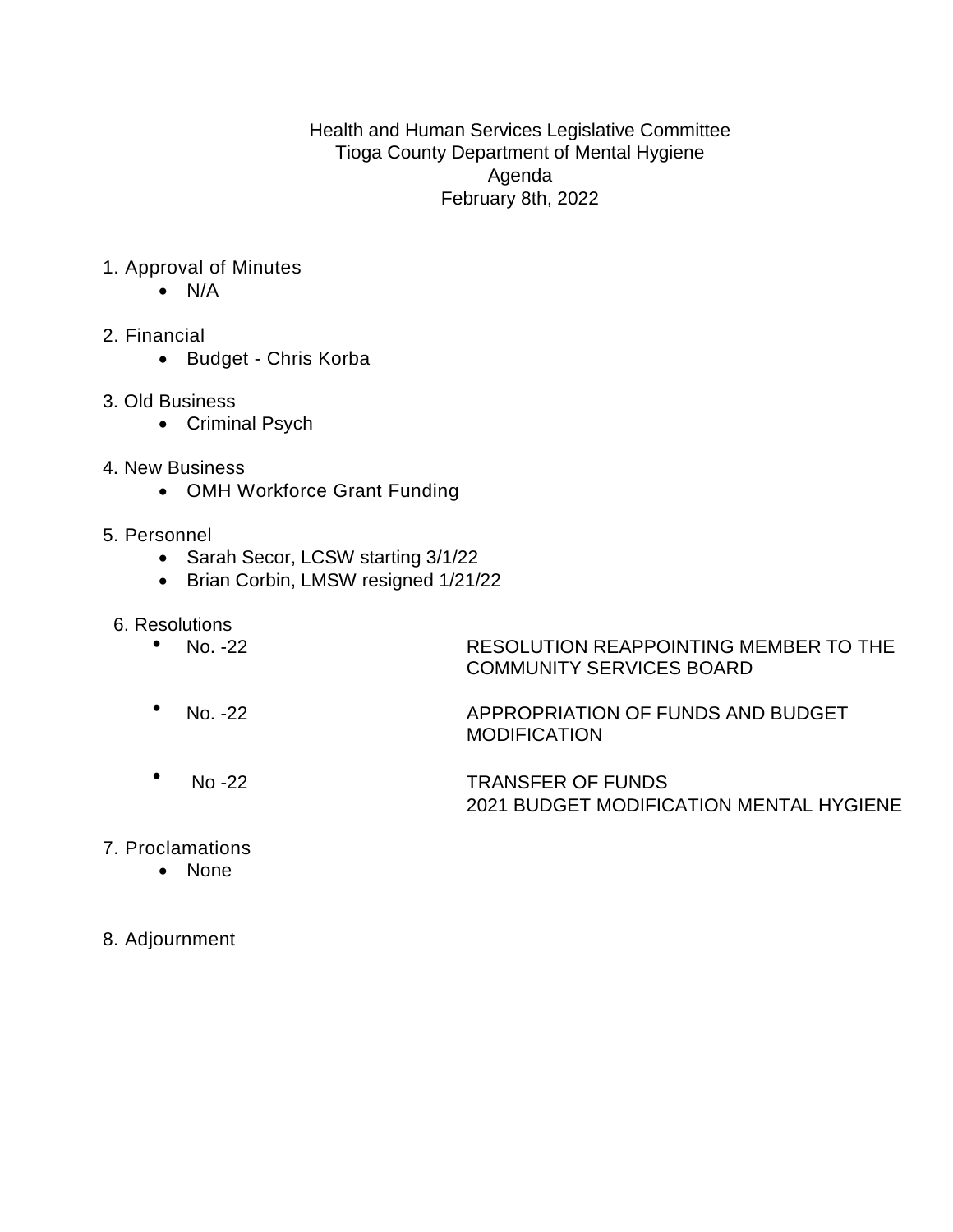**DEA COUNTY, NEW YORK** 

## Tioga County<br>YEAR-TO-DATE BUDGET REPORT

FOR 2021 99

| General Fund<br>ACCOUNTS FOR:<br>A                                                                                           | ORIGINAL<br>APPROP                                                                           | S<br>TRANFRS<br><b>ADJSTMT</b>               | REVISED<br>UDGET<br>ᄒ                                       | ACTUAI<br>Ê                                                                            | ENCUMBRANCES          | ш<br>AVAILABL<br><b>BUDGET</b>                                                                  | ğ<br>ISE/<br>ں<br>م                                                                                                   |
|------------------------------------------------------------------------------------------------------------------------------|----------------------------------------------------------------------------------------------|----------------------------------------------|-------------------------------------------------------------|----------------------------------------------------------------------------------------|-----------------------|-------------------------------------------------------------------------------------------------|-----------------------------------------------------------------------------------------------------------------------|
| And Drug Services<br>A4210 Alcohol                                                                                           |                                                                                              |                                              |                                                             |                                                                                        |                       |                                                                                                 |                                                                                                                       |
| Trt Altprg<br>Narc Pr Ch<br><b>IMO</b> dois<br>41622000<br>442623000<br>442443<br>000000<br>222222<br>22222                  |                                                                                              |                                              |                                                             |                                                                                        |                       | 127.<br>$\sim$ $ \sim$<br>mm<br>$4\frac{1}{1}$                                                  |                                                                                                                       |
| Sa A&D Sy<br>Sa Trt Alt                                                                                                      |                                                                                              | 000000                                       |                                                             | $\frac{1}{2}$                                                                          |                       | $\bullet$<br>$\bullet$<br>युनंबन्<br>Ñ                                                          |                                                                                                                       |
| FA-COVID<br>Salary Ft<br>Salary Oth<br>Salary Oth                                                                            | ۰<br>348                                                                                     | ၈၀<br>47<br>$\bullet$<br>∞<br>4              | 300                                                         |                                                                                        |                       | $\sim$<br>$\blacksquare$                                                                        |                                                                                                                       |
| Advertisin<br>t<br><b>Books</b><br><b>MLR</b><br>540040                                                                      | 00044 0N 49 K00<br>00044 0N 49 K00<br>٠<br>$\approx -1$                                      | $\bullet$<br>H                               | 00044 222204000<br>ਜੰਨੂੰਜੰ                                  | $-10$<br>ᆋ                                                                             |                       | $\bullet$<br>្ក                                                                                 |                                                                                                                       |
| Auto Fuel<br>540270<br>540270<br>540640<br>A4210<br>A4210<br>A4210                                                           |                                                                                              |                                              |                                                             |                                                                                        | <b>200</b>            |                                                                                                 |                                                                                                                       |
| Ins Liab<br>Supplies<br>Telephone<br>Train Oth                                                                               | ×<br><b>500</b>                                                                              | $\mathbf{r}$<br>ᆏᆏ                           | ٠                                                           | $\bullet$<br><b>IN</b>                                                                 | 8                     | ٠<br>4                                                                                          |                                                                                                                       |
| St Ret<br>Social Sec                                                                                                         | oonggrip<br>Sanggrip<br>Sanggrip<br>×<br>a,<br>٠<br>$ \cos$<br>$\overline{N}$ $\overline{m}$ |                                              | ORROMAGELAM<br>٠<br>۰<br>nodacno<br>൮൚                      | awaananananaanananananana<br>$\frac{1}{12}$                                            |                       |                                                                                                 |                                                                                                                       |
| Health Ins<br>Work Comp<br>Disab Ins<br>Eap<br>A421                                                                          | $\overline{2}$                                                                               |                                              | $\sim$<br>Ñ                                                 | 56                                                                                     | 888888888888888888888 | $\bullet$<br>4<br>Ń                                                                             | <b>&amp;&amp;&amp;&amp;&amp;&amp;&amp;&amp;&amp;&amp;&amp;&amp;&amp;&amp;&amp;&amp;&amp;&amp;&amp;</b><br>Romenhunger |
| TOTAL Alcohol And Drug Services                                                                                              | Ë.<br>148.                                                                                   | m<br>$\overline{\mathbf{5}}$<br>٠<br>46<br>1 | ë.<br>$\overline{5}$                                        | 44<br>٠.<br>554<br>20                                                                  | 200.00                | ь٥<br>۳<br>.147<br>忌                                                                            | $-4%$<br>20                                                                                                           |
| l on Alcoholism<br>A4211 Counci                                                                                              |                                                                                              |                                              |                                                             |                                                                                        |                       |                                                                                                 |                                                                                                                       |
| $\overline{\sigma}$<br>SA Cn Alc<br>Rnd<br>Svs Rnd<br>Svs Rnd<br>434861<br>5405995<br>540595<br><b>A4211</b><br><b>A4211</b> | <b>4200</b><br>820<br>$\frac{165}{140}$                                                      | ໐ທ⊣<br>mm<br>mN<br>٠<br>$\frac{27}{1}$       | 8221<br>2021<br>$\blacksquare$<br>$\bullet$<br>1674<br>1741 | ೦೮೦<br>٠<br>$\bullet$<br>433<br>៳៲៱<br>๛๛<br>$\blacksquare$<br>$\bullet$<br>20946<br>٠ | 888                   | on∞<br>ゃいの<br>٠<br>$\bullet$<br>٠<br>0007<br><b>ANO</b><br>۰<br>$\sim$<br>×<br>유<br><b>아</b> 이석 | నిని<br>$\frac{26}{35}$                                                                                               |
| TOTAL Council On Alcoholism                                                                                                  | m<br>45<br>٠<br>$\ddot{4}$                                                                   | ڡ<br>78<br>٠<br>$\frac{8}{2}$                | 239<br>20                                                   | ,622.07<br>$\sim$                                                                      | 8                     | m<br>1<br>×<br>$-617$<br>G7                                                                     | X<br>$\sim$                                                                                                           |
| A4213 Drug Free Communities Grant                                                                                            |                                                                                              |                                              |                                                             |                                                                                        |                       |                                                                                                 |                                                                                                                       |

Page

19,415.68 114.9%

 $00.$ 

 $-149, 415.68$ 

 $-130,000$ 

 $\circ$ 

 $-130,000$ 

A4213 444863 FA-DFC GR

 $^{\rm -4}$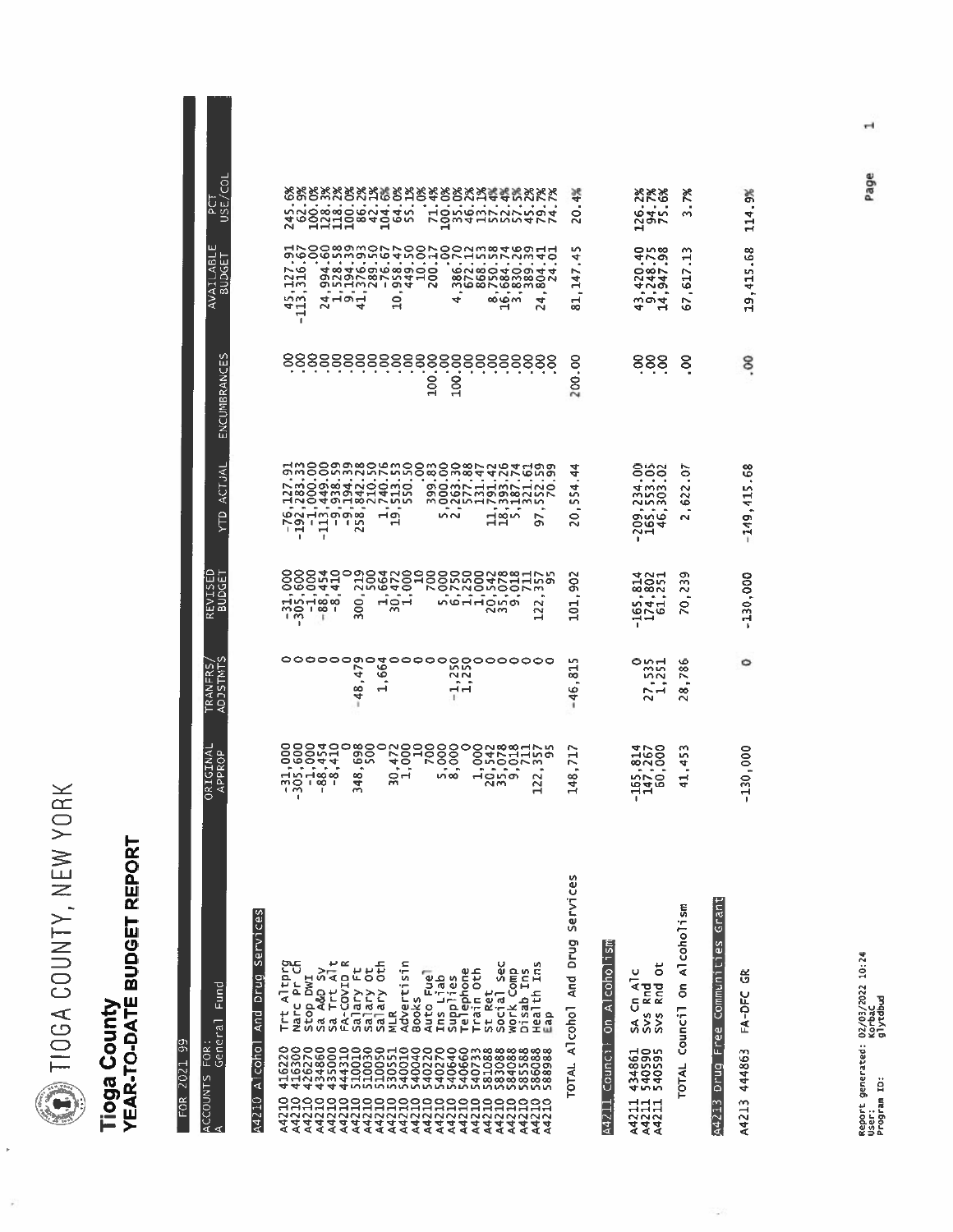DIIOGA COUNTY, NEW YORK

l,

## **Tioga County<br>YEAR-TO-DATE BUDGET REPORT**

FOR 2021 99

| General Fund<br>FOR:<br>ACCOUNTS<br>A                                                 | ORIGINAL<br>APPROP                                                                                         | <b>STMTS</b><br><b>RANFRS</b><br>ADJ. | REVISED<br><b>BUDGET</b>                                                                                                           | ACTUAL<br><b>OLX</b>                                    | ENCUMBRANCES                                                         | Ш<br>AVAILABLE<br>BUDGET             | g<br>ក្ខិត្ត                                      |
|---------------------------------------------------------------------------------------|------------------------------------------------------------------------------------------------------------|---------------------------------------|------------------------------------------------------------------------------------------------------------------------------------|---------------------------------------------------------|----------------------------------------------------------------------|--------------------------------------|---------------------------------------------------|
| CARA FA-CARA<br>SR-DFC<br>144863<br>5405900<br>540590<br>¢<br>A4213<br>A4213<br>A4213 | ိုင္ပိေ<br>$\frac{1}{2}$                                                                                   | ខ្លីខ្លីខ្ល<br>ៜ៎៷៎៝៓ៜ                | ဒီဒီဒီ<br>၁၀၀<br>. .<br>$\overline{\mathsf{S}}$                                                                                    | mom<br>قصة<br>181<br>181<br>$\overline{N}$<br>்று       |                                                                      | 47,388                               |                                                   |
| CARA SR-CARA<br>ທທ                                                                    |                                                                                                            |                                       | ٠                                                                                                                                  | $\bullet$<br>×                                          | 888                                                                  | いつい<br>mom<br>388<br>$\bullet$<br>47 | 288<br>ngn                                        |
| TOTAL Drug Free Communities                                                           | o<br>Grant                                                                                                 | 609<br>ഗ                              | 609<br>١n                                                                                                                          | $\frac{8}{4}$<br>$rac{1}{806}$<br>$\sim$<br>m<br>⊣<br>٠ | 8                                                                    | .68<br>,415<br>ب                     | క<br>246.<br>I.                                   |
| Hygiene County Administ<br>A4309 Mental                                               |                                                                                                            |                                       |                                                                                                                                    |                                                         |                                                                      |                                      |                                                   |
| 6<br>SA-Dev<br>434900<br>444900<br>4449010<br>A4309                                   | 88<br>89<br>$\frac{1}{2}$<br>n,<br>mm<br>14                                                                | ိေတွေ                                 | 630<br>000<br>ີ້<br>mm<br>1 H<br>л                                                                                                 |                                                         |                                                                      |                                      |                                                   |
|                                                                                       |                                                                                                            |                                       |                                                                                                                                    |                                                         |                                                                      | 4.88                                 |                                                   |
| FA Nedicali<br>Fa Ned As<br>Fa Nety Pt<br>Salary Oth<br>Salary Oth<br>Chairs          | 541                                                                                                        | 'n,<br>LN,<br>$\sim$<br>٠             | ٠<br>ی ص<br>모                                                                                                                      |                                                         |                                                                      |                                      |                                                   |
|                                                                                       |                                                                                                            | 000                                   | ٠                                                                                                                                  |                                                         |                                                                      | ٠<br>$\frac{9}{16}$                  |                                                   |
|                                                                                       |                                                                                                            |                                       |                                                                                                                                    | $\blacksquare$                                          |                                                                      | $\sim$                               | ٠                                                 |
| Office Eq<br>Pata Proc                                                                |                                                                                                            | 200                                   |                                                                                                                                    |                                                         |                                                                      |                                      |                                                   |
|                                                                                       |                                                                                                            |                                       | $\blacksquare$<br>٠<br>ڞ                                                                                                           | ٠<br>٠                                                  |                                                                      |                                      |                                                   |
| Legal<br>MLR<br>Advertisin                                                            |                                                                                                            | 000                                   | <b>SHNT<sub>ON</sub></b>                                                                                                           | ٠<br>mangan                                             |                                                                      | 74m                                  |                                                   |
| c                                                                                     |                                                                                                            |                                       |                                                                                                                                    |                                                         |                                                                      |                                      |                                                   |
| <b>Books</b>                                                                          |                                                                                                            |                                       |                                                                                                                                    |                                                         |                                                                      |                                      |                                                   |
| Car Maint<br>Cons Fees                                                                |                                                                                                            |                                       |                                                                                                                                    |                                                         |                                                                      |                                      |                                                   |
| Contracts                                                                             |                                                                                                            | 77277<br>п                            |                                                                                                                                    | <b>HALWA-1</b>                                          | 600<br>∾                                                             | $\frac{6}{5}$<br>ᅱ                   |                                                   |
| $5\sqrt{5}$<br>Cont                                                                   | 44                                                                                                         |                                       |                                                                                                                                    |                                                         | $\bullet$                                                            |                                      |                                                   |
| Dues                                                                                  |                                                                                                            |                                       |                                                                                                                                    |                                                         |                                                                      |                                      |                                                   |
| Garbage<br>Auto Fuel                                                                  |                                                                                                            |                                       |                                                                                                                                    |                                                         | ð.<br>ūn                                                             |                                      |                                                   |
| Ins Liab                                                                              |                                                                                                            |                                       |                                                                                                                                    | ᆗ                                                       |                                                                      | قا                                   |                                                   |
| Leased Eq                                                                             |                                                                                                            |                                       | ٠<br>ശ്രഹ                                                                                                                          | ۰<br>ഗന                                                 | ÷                                                                    |                                      |                                                   |
| Legal Fees<br>Off Eq Mnt                                                              |                                                                                                            |                                       |                                                                                                                                    |                                                         |                                                                      | င်ခိ                                 |                                                   |
|                                                                                       |                                                                                                            |                                       |                                                                                                                                    | 5828<br>m<br>4<br>m                                     |                                                                      |                                      | $\frac{100}{100}$                                 |
| Weals/Food<br>Office Sup                                                              |                                                                                                            | ٠                                     | ۰                                                                                                                                  | ٠                                                       |                                                                      | 210                                  |                                                   |
| Postage                                                                               |                                                                                                            |                                       | $\bullet$<br>いす                                                                                                                    | $\bullet$<br><b>By</b><br>いす                            |                                                                      |                                      |                                                   |
| Printpape<br>Svs Rind                                                                 |                                                                                                            |                                       | w                                                                                                                                  | <b>828885</b><br>٠<br>4 wum<br>0 wum<br>0 u 4 m<br>4    |                                                                      |                                      | နို့ဒ္ဌာန                                         |
|                                                                                       |                                                                                                            |                                       | $\blacksquare$                                                                                                                     |                                                         |                                                                      | ٠<br>sugar<br>Chan                   |                                                   |
| Svs Rnd Ot<br>Supplies<br>Telephone                                                   |                                                                                                            |                                       | $\vec{AB}$                                                                                                                         | $\mathbf{r}$<br>ਜੰਜੰ                                    |                                                                      |                                      |                                                   |
| Train Oth<br>A4309<br>A4309                                                           | 44 v uzuč džadvi d.<br>1988 - Alexandra Andro Sandar Anglicija<br>1988 - Alexandra Anglicija (1988 - 1989) |                                       | ANNUNTATO MENGENDO DE LA GENERALA EN 1999<br>CONDICIO DE LA GENERALA DE LA GENERALA EN 1999<br>COOOOOOOTTE COMPUSCHOOMONO HARAHRAN | いひと<br>$\mathbf{r}$<br>$\omega \wedge \phi$<br>8857     | \$\$\$\$\$\$\$\$\$\$\$\$\$\$\$\$\$\$\$\$\$\$\$\$\$\$\$\$\$\$\$\$\$\$ |                                      | <u>፠፠</u> ፠፠፠፠፠፠፠፠፠፠፠፠፠፠፠፠፠፠፠፠፠፠፠፠፠፠፠፠፠፠<br>88201 |
|                                                                                       |                                                                                                            |                                       |                                                                                                                                    |                                                         |                                                                      |                                      |                                                   |

Page

 $\sim$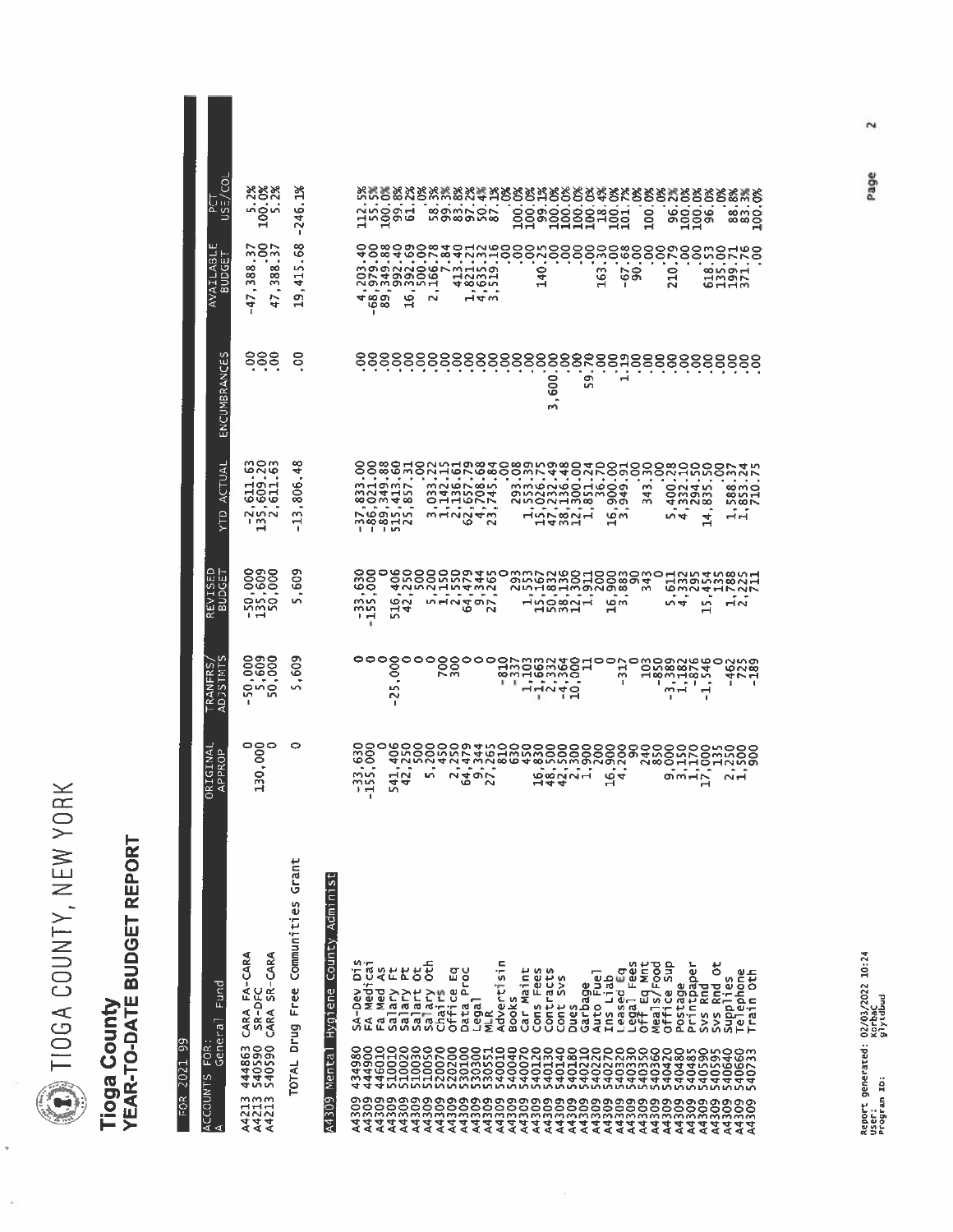DIOGA COUNTY, NEW YORK

## Tioga County<br>YEAR-TO-DATE BUDGET REPORT

| ia<br>la<br>2021<br>FOR <sup>1</sup>                                                                                                                                                                                                                                                                                                                        |                                                                                                                                                                                                                                                                                                                                                                                                           |                                                                                                                                    |                                                                                                                                                                                 |                                                                                                                        |                                                                                                                                             |                                                                                                                                   |                                                                                                                                 |
|-------------------------------------------------------------------------------------------------------------------------------------------------------------------------------------------------------------------------------------------------------------------------------------------------------------------------------------------------------------|-----------------------------------------------------------------------------------------------------------------------------------------------------------------------------------------------------------------------------------------------------------------------------------------------------------------------------------------------------------------------------------------------------------|------------------------------------------------------------------------------------------------------------------------------------|---------------------------------------------------------------------------------------------------------------------------------------------------------------------------------|------------------------------------------------------------------------------------------------------------------------|---------------------------------------------------------------------------------------------------------------------------------------------|-----------------------------------------------------------------------------------------------------------------------------------|---------------------------------------------------------------------------------------------------------------------------------|
| Fund<br>General<br>FOR:<br>ACCOUNTS<br>A                                                                                                                                                                                                                                                                                                                    | ORIGINAL<br>APPROP                                                                                                                                                                                                                                                                                                                                                                                        | TRANFRS/<br>ADJSTNTS                                                                                                               | REVISED<br>BUDGET                                                                                                                                                               | <b>ACTUAL</b><br><b>ALA</b>                                                                                            | n<br>ш<br>ENCUMBRANCI                                                                                                                       | ш<br>LABLI<br>BUDGE <sup>-</sup><br>AVAIL                                                                                         | ē<br>س<br>س ر<br>šī<br>Δ.                                                                                                       |
| Sec<br>Health Ins<br>Work Comp<br>Disab Ins<br>St Ret<br>Eap<br>581088888<br>5830888888<br>58305558888<br>5885588888<br>588888888<br>0000000<br>0000000<br>444444                                                                                                                                                                                           | 869925<br>958805<br>95889<br>$\bullet$<br>$\bullet$<br>٠<br>×<br><b>GAH-3</b><br>$\mathbf{\mathbf{\mathbf{\mathbf{\mathbf{\mathbf{-1}}}}}}$                                                                                                                                                                                                                                                               | ္မာဝဝဝဝ<br>ဖိ                                                                                                                      | 2523346<br>2528257<br>253825<br>$\bullet$ $\bullet$<br>$\blacksquare$<br>$\overline{\phantom{a}}$<br>641 9                                                                      | ಗಳಿ <b>ಹಾಗ</b> ಗಳಿ<br>owwowm<br>$\bullet$<br>÷<br>٠.<br>×<br>$\bullet$<br>$\bullet$<br><b>1000</b><br>ه<br>4 w 4<br>o, | 888888                                                                                                                                      | <b>4470899</b><br>٠<br>$\bullet$<br>٠<br>$\mathbf{u}$<br>٠<br>$\bullet$<br>$\mathbf{p}_1$<br>- 44<br>٠<br>ng<br>Ha<br>$\sim$<br>п | 8888888<br>GNNNm8                                                                                                               |
| TOTAL Mental Hygiene County Administ<br>Health Clinic<br>A4310 Menta                                                                                                                                                                                                                                                                                        | 22<br>1,000                                                                                                                                                                                                                                                                                                                                                                                               | 701<br>٠<br>⊣<br>$\sim$<br>٠                                                                                                       | φ<br>$\tilde{\mathbf{S}}$<br>$\frac{8}{9}$                                                                                                                                      | ڡ<br>m<br>445<br>٠<br>$\frac{80}{60}$                                                                                  | 88<br>660<br>$\bullet$<br>m                                                                                                                 | o٦<br>ᅴ<br>$\ddot{\phantom{a}}$<br>420<br>٠.<br>86                                                                                | %<br>2%<br>5                                                                                                                    |
| Mental Health Clinic<br>Advertisin<br>FA-COVID<br>Salary Ft<br>Salary Ot<br>Salary Oth<br>MLR<br>St Ret<br>Social Sec<br>work Comp<br>Disab Ins<br>Health Ins<br>Health Ins<br>Contracts<br>Supplies<br>Telephone<br>Train oth<br>Cons Fees<br>Sa Uncom<br>Cont Sys<br>Ins Liab<br>n<br>Fee<br>€<br><b>Books</b><br>Rent<br>Eap<br>្លឹ<br>€<br><b>TOTAL</b> | $-1,630,000$<br>$-655,417$<br>$-8,000$<br>$-8,000$<br>$\begin{bmatrix} 1 & 0 & 0 & 0 \\ 0 & 0 & 0 & 0 \\ 0 & 0 & 0 & 0 \\ 0 & 0 & 0 & 0 \\ 0 & 0 & 0 & 0 \\ 0 & 0 & 0 & 0 \\ 0 & 0 & 0 & 0 \\ 0 & 0 & 0 & 0 \\ 0 & 0 & 0 & 0 \\ 0 & 0 & 0 & 0 \\ 0 & 0 & 0 & 0 \\ 0 & 0 & 0 & 0 \\ 0 & 0 & 0 & 0 & 0 \\ 0 & 0 & 0 & 0 & 0 \\ 0 & 0 & 0 & 0 & 0 \\ 0 & 0 & 0 & 0 & 0 \\ 0 & 0 & 0 & $<br>m<br>o.<br>N<br>п | ٠<br>٠<br>$\bullet$<br>$\mathbf{r}$<br>٠<br>٠<br>٠<br>٠<br>٠<br>104<br>4<br>ਅਰੁਸ਼ਜ਼<br>いすい<br>$\sim$<br>w<br>Ń<br>m<br>급<br>л<br>٠ | coo waqaayaadaadaadaamaay<br>Cao waqaayaadaadaanaamaay<br>$\bullet$<br>$\blacksquare$<br>٠<br>٠<br>40000<br>M < N < 1<br>$m - 1$<br>ه<br>$\sim$<br>$\frac{7.76}{7.6}$<br>െ<br>٠ | ×<br>×,<br>$\bullet$<br>HOWARNH<br>425<br>ō<br>ō<br>N<br>$\blacksquare$<br>T.<br>гH,<br>$\blacksquare$                 | 8888888888888888888888<br>$\bullet$<br>$\bullet$<br>٠<br>٠<br>٠<br>$\frac{6}{180}$<br><b>u</b><br>$\frac{5}{32}$<br>٠<br>٠<br>$\frac{7}{7}$ | ٠<br>i.<br>$\bullet$<br>ოთ<br>$\sim$ 4<br>$\sim$<br>トー<br>œ<br>$\mathbf{1}$<br>H<br>$\overline{\phantom{0}}$<br>٠<br>ť            | おおなななななのとのおおなななななななななななな<br>٠<br>$\bullet$<br>×<br>$\bullet$<br>$\blacksquare$<br>٠<br>٠<br>$\bullet$<br>$\bullet$<br>$\bullet$ |
| ξ<br>A4311 Rehabilitation Support Servi                                                                                                                                                                                                                                                                                                                     | ڡ<br>51<br>٠<br>76<br>Z                                                                                                                                                                                                                                                                                                                                                                                   | ∞<br>$\frac{1}{4}$<br>×<br>141                                                                                                     | ⅎ<br>$\frac{3}{2}$<br>418                                                                                                                                                       | š<br>$\overline{\phantom{1}}$<br>ō<br>2<br>m<br>470<br>1                                                               | $\frac{9}{4}$<br>868<br>×,<br>4<br>$\sim$                                                                                                   | ᡡ<br>Ë,<br>167<br>27.                                                                                                             | 5%<br>106                                                                                                                       |
| ő<br>Sys Rnd<br>540595<br>A4311                                                                                                                                                                                                                                                                                                                             | 16,080                                                                                                                                                                                                                                                                                                                                                                                                    | 20                                                                                                                                 | 16,200                                                                                                                                                                          | 12,060.00                                                                                                              | 4,140.00                                                                                                                                    | S.                                                                                                                                | 100.0%                                                                                                                          |

Page

 $\mathsf{m}$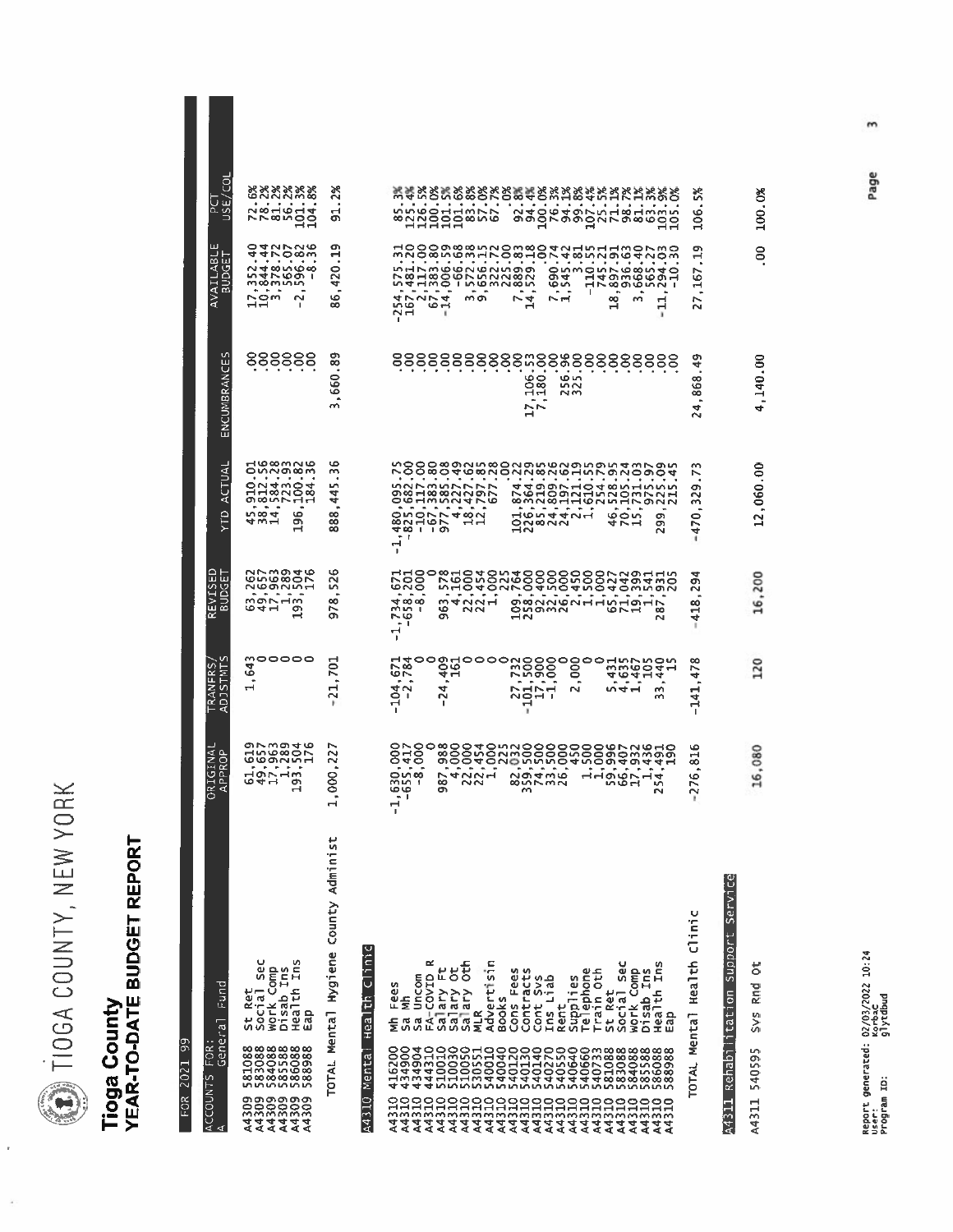DIOGA COUNTY, NEW YORK

ł,

ł

### **Tioga County<br>YEAR-TO-DATE BUDGET REPORT**

| FUK ZUZI 99                                                                                          |                               |                                   |                          |                                               |                                   |                                                                                   |                              |
|------------------------------------------------------------------------------------------------------|-------------------------------|-----------------------------------|--------------------------|-----------------------------------------------|-----------------------------------|-----------------------------------------------------------------------------------|------------------------------|
| Fund<br>General<br>FOR:<br>ACCOUNTS<br>A                                                             | ORIGINAL<br>APPROP            | <b>ADJSTMTS</b><br><b>TRANFRS</b> | REVISED<br><b>BUDGET</b> | YTD ACTUAL                                    | ENCUMBRANCES                      | <b>AVAILABLE</b><br><b>BUDGET</b>                                                 | פכד<br>USE/COL               |
| Service<br>TOTAL Rehabilitation Support                                                              | 16,080                        | 120                               | 16,200                   | 12,060.00                                     | 4,140.00                          | S                                                                                 | 100.0%                       |
| TELE HEALTH COMPASS CARE GRANT<br>A4312                                                              |                               |                                   |                          |                                               |                                   |                                                                                   |                              |
| SA Tele<br>434900<br>A4312                                                                           | $-60,000$                     | ۰                                 | $-60,000$                | $-20,000.00$                                  | <u>၉</u>                          | $-40,000.00$                                                                      | 33.3%                        |
| GRANT<br>TOTAL TELE HEALTH COMPASS CARE                                                              | $-60,000$                     | 0                                 | $-60,000$                | $-20,000.00$                                  | 8                                 | $-40,000.00$                                                                      | 絮<br>.<br>რ                  |
| Intervention Services<br>Crissis<br>A4320                                                            |                               |                                   |                          |                                               |                                   |                                                                                   |                              |
| Advertisin<br>Cont Svs<br>Meals/Food<br>540010<br>001400933<br>00100939<br>0010093                   | 118,900                       | 7,349                             | 126,249<br>126,249       | 78, 117.66                                    | 388.581.7<br>PSP:<br>PSP:<br>PSP: |                                                                                   |                              |
| Train Oth<br>Svs Rnd                                                                                 | 78,150                        | 1,690                             | 79,842<br>600            | 9,924.77<br>8                                 | 8<br>$\overline{17}$              | $\begin{array}{r} 10.700 \\ 48, 131.700 \\ 2, 736.20 \\ 2, 736.00 \\ \end{array}$ | ತಿತಿಕಿತ್ತಿತ್ತು<br>ಕ್ಷ್ಯಾಂತ್ರ |
| TOTAL Crisis Intervention Services                                                                   | 197,712                       | 039<br>Ō                          | 206.751                  | 138,042.43                                    | 17,181.00                         | 51,527.76                                                                         | 75.1%                        |
| A4321 Health Home Care Management                                                                    |                               |                                   |                          |                                               |                                   |                                                                                   |                              |
| Contracts<br>Svs Rnd<br>540040<br>540640<br>540640<br>540640<br>A43211<br>A43211<br>A43211<br>A43211 | a a a mus<br>88064<br>ginoioi | 4 สุด<br>11800<br>เ               |                          | 24,817.00<br>4,830.00<br>9,672.77<br>3,083.77 | 85.185.18                         | 1,181.00                                                                          | ****<br>53.95<br>53.95       |
| ADULT Supplies<br>CHILD Supplies                                                                     |                               |                                   |                          |                                               |                                   | 864.05<br>$\sim$                                                                  |                              |
| TOTAL Health Home Care Management                                                                    | 44,186                        | 6,152                             | 50,338                   | 57<br>42,403.                                 | 2,597.18                          | 5,337.25                                                                          | 89.4%                        |
| Club.<br>Soc1a<br>Psycho<br>A4333                                                                    |                               |                                   |                          |                                               |                                   |                                                                                   |                              |
| Contracts<br>Cont Svs<br>540130<br>540140<br>A4333<br>A4333                                          | 124,463<br>93,855             | 15,350<br>15,652                  | 139,813<br>109,507       | 134,469.00<br>104,163.00                      | ဒိုဒို                            | 5,344.00<br>5,344.00                                                              | 96.2%<br>95.1%               |
| Club<br>TOTAL Psycho Social                                                                          | 218,318                       | 31,002                            | 249,320                  | 238,632.00                                    | δ.                                | 10,688.00                                                                         | 95.7%                        |
| A4390 Criminal Psychiatric Expenditu                                                                 |                               |                                   |                          |                                               |                                   |                                                                                   |                              |
| Svs Rnd<br>A4390 540590                                                                              | 15,000                        | 333,356                           | 348.356                  | 226,541.60                                    | So                                | 121,814.70                                                                        | 65.0%                        |

Page

4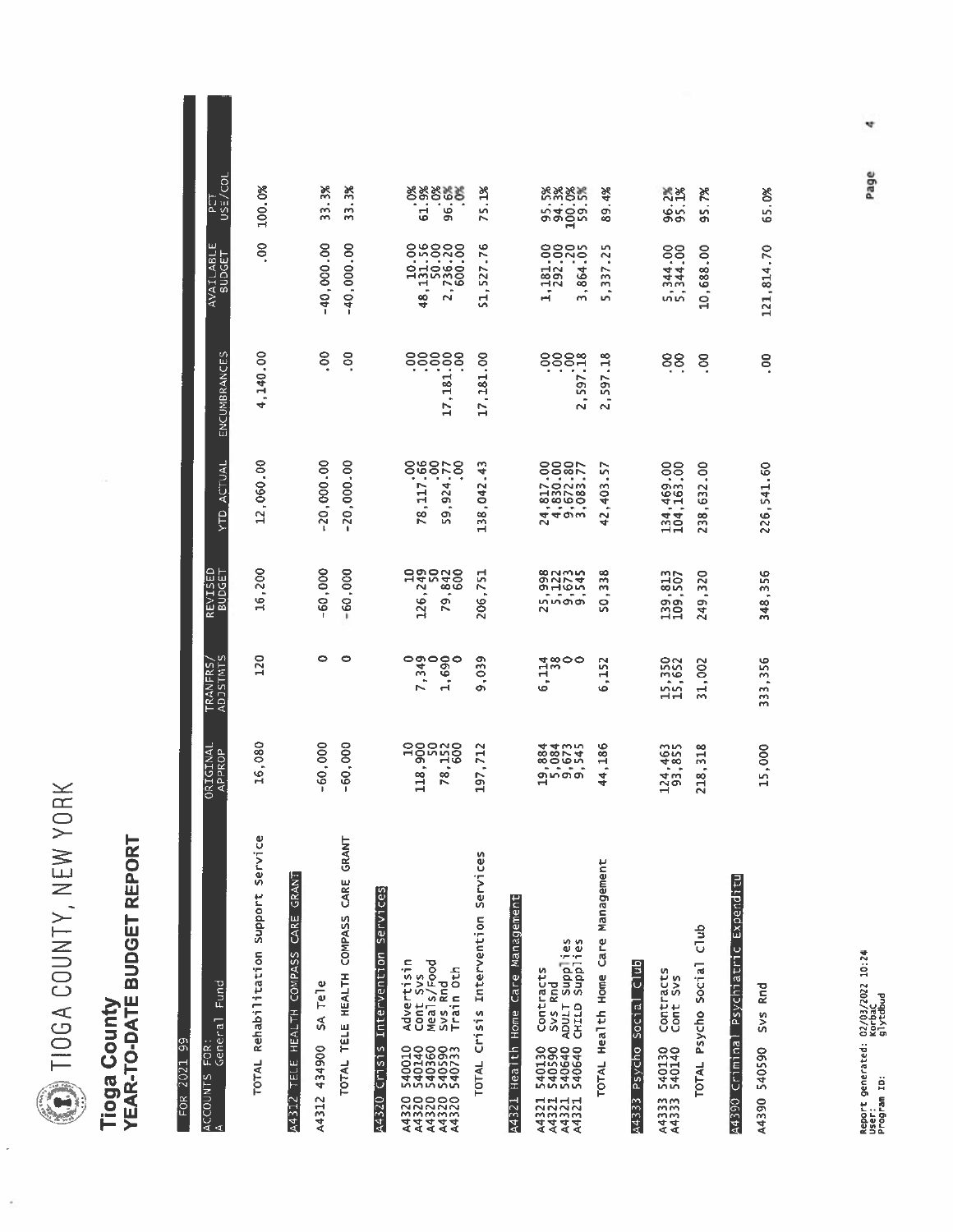

 $\ddot{\phantom{0}}$ 

 $\frac{1}{2}$ 

## Tioga County<br>YEAR-TO-DATE BUDGET REPORT

FOR 2021 99

|               | פבן כטו<br>PCT       | 65.0%                                | 72.2%              |                                |
|---------------|----------------------|--------------------------------------|--------------------|--------------------------------|
|               | AVAILABLE<br>BUDGET  | 121, 814.70                          | 431, 135. 35       | $-50,042.51$<br>$181,177.86$   |
|               | <b>ENCUMBRANCES</b>  | ိ<br>.                               | 52,647.56          | 52,647.56                      |
|               | YTD ACTUAL           | 226, 541.60                          | 1,065,165.26       | ,736.96<br>$-3,379,$           |
|               | REVISED<br>BUDGET    | 348,356                              | 1,548,948          | $-3,429,779$<br>4,978,728      |
|               | TRANFRS/<br>ADJSTMTS | 333,356                              | 204,071            | -157,455<br>361,526            |
|               | ORIGINAL<br>APPROP   | 15,000                               | 1,344,877          | $-3,272,324$<br>4,617,202      |
| ACCOUNTS FOR: | General Fund         | TOTAL Criminal Psychiatric Expenditu | TOTAL General Fund | TOTAL REVENUE<br>TOTAL EXPENSE |

Page

 $\sqrt{2}$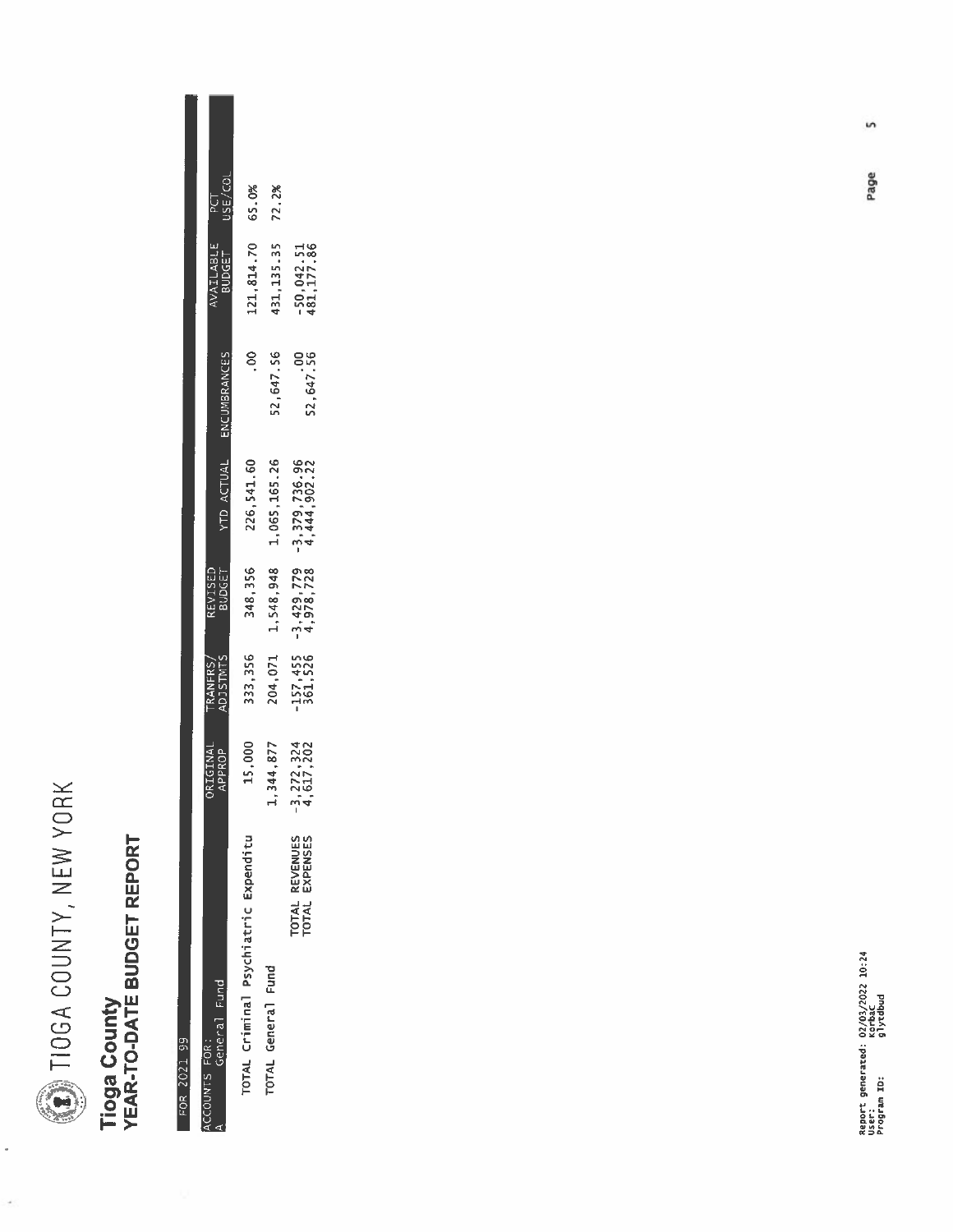

## Tioga County<br>YEAR-TO-DATE BUDGET REPORT

| አ<br>š |  |
|--------|--|
|        |  |
|        |  |
| I      |  |
| ļ      |  |
| Ú      |  |
| η      |  |
|        |  |
|        |  |
|        |  |
|        |  |
|        |  |

|         |                              |                     |                        |                   |                      | END OF REPORT - Generated by Korba, Christopher ** |                      |  |
|---------|------------------------------|---------------------|------------------------|-------------------|----------------------|----------------------------------------------------|----------------------|--|
|         | 431, 135. 35 72. 2%          | 52,647.56           | 1,548,948 1,065,165.26 |                   | 204,071              | 1,344,877                                          | TOTAL<br><b>RAND</b> |  |
| USE/COL | VAILABLE PCT<br>BUDGET USE/C | <b>ENCUMBRANCES</b> | <b>YTD ACTUAL</b>      |                   |                      |                                                    |                      |  |
|         |                              |                     |                        | REVISED<br>BUDGET | TRANFRS/<br>ADJSTMTS | RIGINAL<br>APPROP                                  |                      |  |

Page

 $\ddot{\circ}$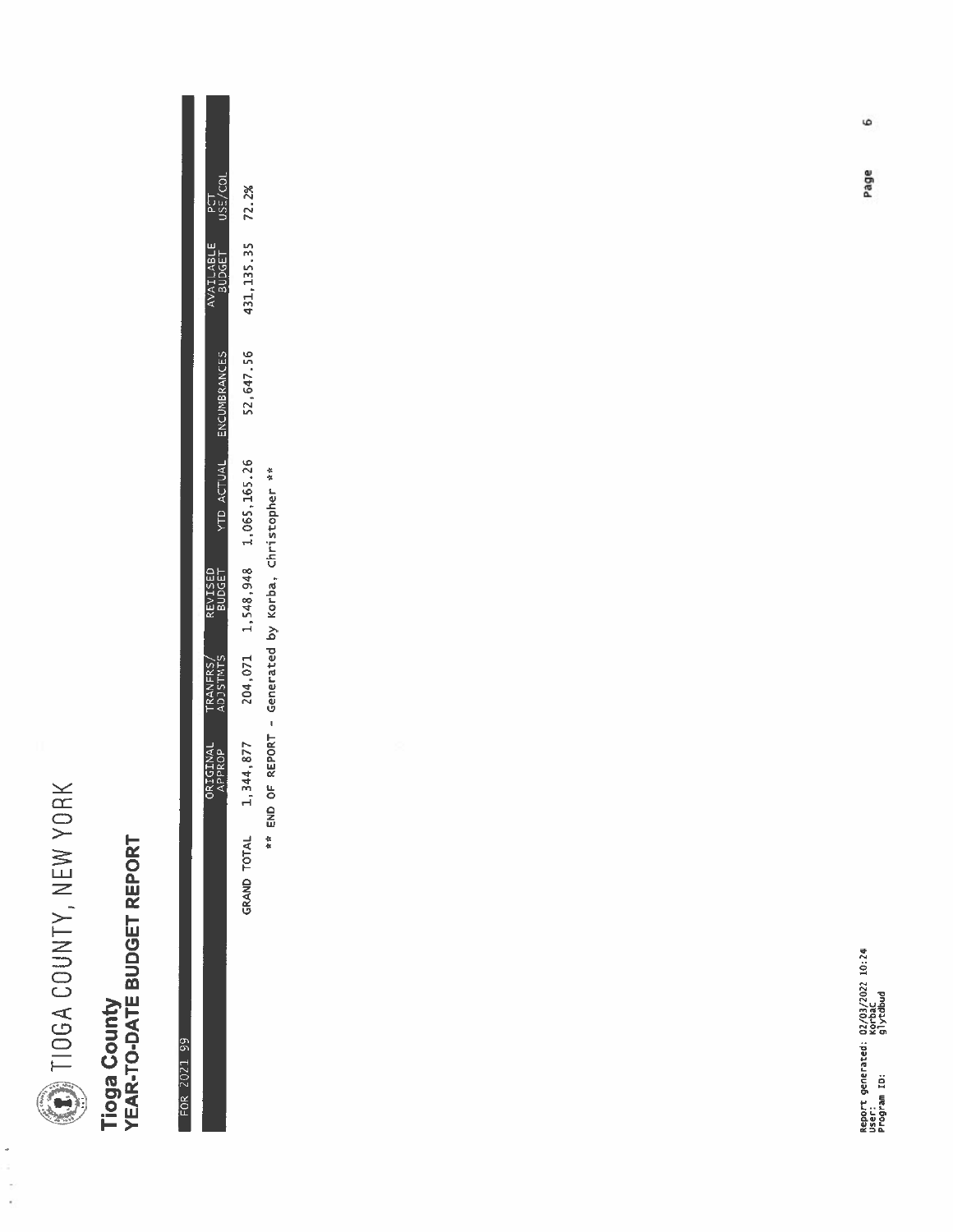#### **SUMMARY SHEET OF MUNIS REPORT<br>MENTAL HYGIENE<br>YTD 2021 THRU END OF YEAR<br>Report Run date: 02/03/2021**

|   |                                               | ORIGINAL                                | TRANSFERS/         | REVISED                |                                 |                        | AVAILABLE               |            |
|---|-----------------------------------------------|-----------------------------------------|--------------------|------------------------|---------------------------------|------------------------|-------------------------|------------|
|   | Fund ACCOUNT DESCRIPTION                      | <b>APPROP</b>                           | <b>ADJSMTS</b>     | <b>BUDGET</b>          | <b>YTD ACTUAL</b>               | ENCUMBRANCES           | <b>BUDGET</b>           | %USED      |
|   | Total A4210 Alcohol & Drug Services           | 148,717                                 | -46,815            | 101,902                | 20,554.00                       | 200.00                 | 81,147.45               | 20.40%     |
|   | Total A4211 Council on Alcoholism             | 41,453                                  | 28,786             | 70,239                 | 2,622.07                        | 0.00                   | 67,617.13               | 3.70%      |
|   | Total A4213 Drug Free Communities Grant       |                                         | 5,609              | 5,609                  | $-13,806.48$                    | 0.00                   | 19,415.68               | $-246.10%$ |
|   | Total A4309 Mental Hygiene Administration     | 1,000,227                               | $-21,701$          | 978,526                | 88,445.36                       | 3,660.89               | 86,420.19               | 91.20%     |
|   | Total A4310 Mental Health Clinic              | $-276,816$                              | 141,478            | 418,294                | 470,329.73                      | 24,868.49              | 27,167.19               | 106.50%    |
|   | Total A4311 Rehabilitation Support Services   | 16,080                                  | <b>220</b>         | 16,200                 | 12,060.00                       | 4,140.00               | 8<br>0.00               | 100.00%    |
|   | Total A4312 Tele Health Care Compass Grant    | $-60,000$                               |                    | $-60,000$              | $-20,000.00$                    | 0.00                   | 40,000.00               | 33.33%     |
|   | Total A4320 Crisis Intervention Services      | 197,71                                  | 9,039              | 206,751                | 138,042.43                      | 17,181.00              | 51,527.76               | 75.10%     |
|   | Total A4321 Health Home Care Management       | 44,186                                  | 6,152              | 50,338                 | 42,403.57                       | 2,597.18               | 5,337.25                | 89.40%     |
|   | Total A4333 Psycho Social Club                | $\mathbf{\underline{\infty}}$<br>218,31 | 31,002             | 249,320                | 238,632.00                      | 0.00                   | 10,688.00               | 95.70%     |
| ⋖ | Total A4390 Criminal Psychiatric Expenditures | 15,000                                  | 333,356            | 348,356                | 226,541.00                      | $\frac{8}{3}$          | 121,814.70              | 65.00%     |
| ⋖ | <b>TOTAL A General Fund</b>                   | 1,344,877                               | 204,071            | 1,548,948              | 1,065,165.26                    | 52,647.56              | 431,135.35              | 72.20%     |
|   | TOTAL REVENUES<br><b>TOTAL EXPENSES</b>       | $-3,272,324$<br>4,617,202               | 157,455<br>361,526 | 3,429,779<br>4,978,728 | $-3,379,736.96$<br>4,444,902.22 | <b>OO</b><br>52,647.56 | 481,177.86<br>50,042.51 |            |
|   | <b>GRAND TOTAL</b>                            | 1,344,877                               | 204,071            | 1,548,948              | 1,065,165.26                    | 52,647.56              | 431,135.35              | 72.20%     |

Comments: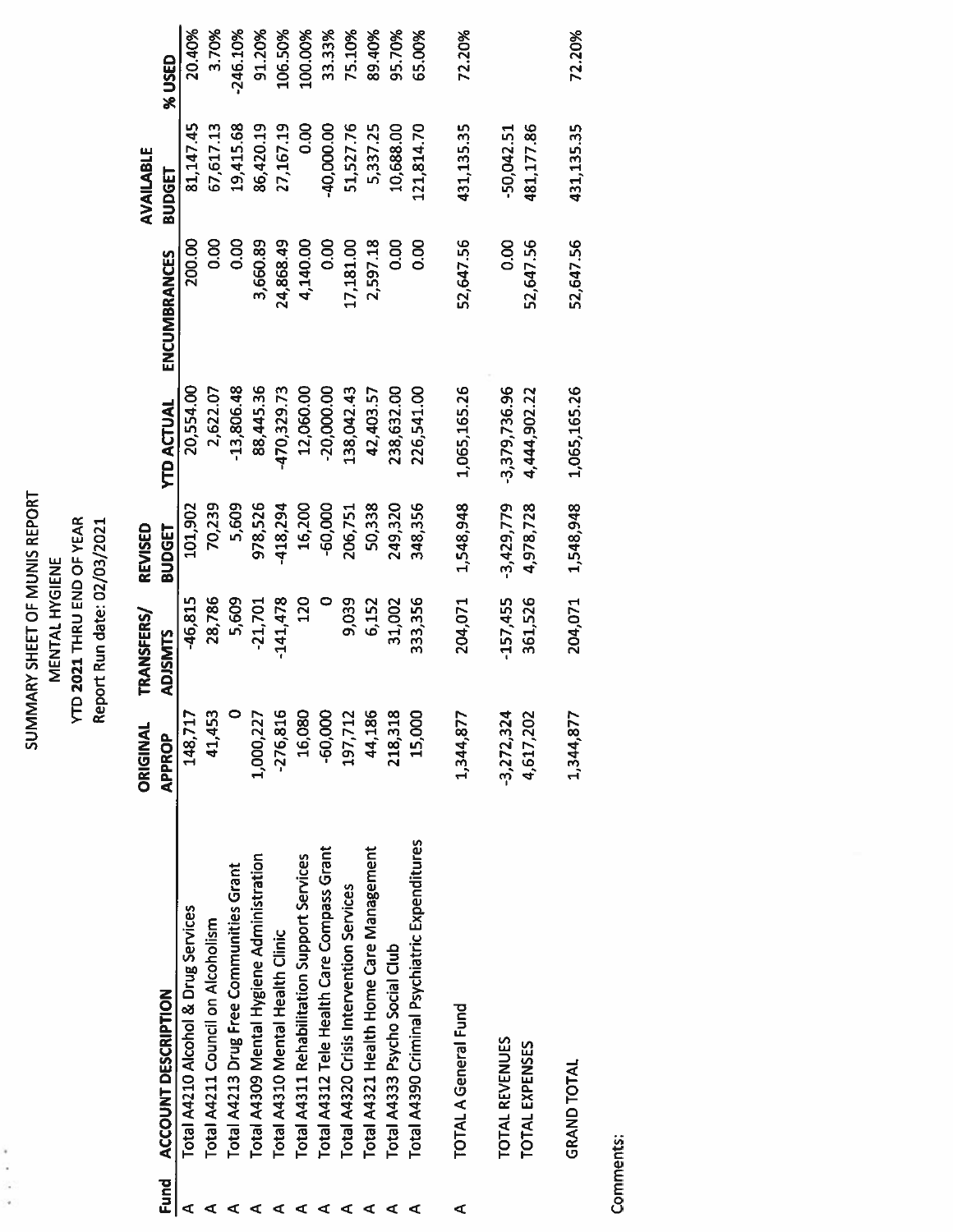10GA COUNTY, NEW YORK

## Tioga County<br>YEAR-TO-DATE BUDGET REPORT

| ၉                          |  |
|----------------------------|--|
| ď<br>Į<br>l<br>؟<br>م<br>۰ |  |
| ŀ                          |  |
|                            |  |

| Fund<br>General<br>FOR:<br>ACCOUNTS<br>A                                                                                                               | ORIGINAL<br>APPROP                                                                                                                     | <b>ADJSTMTS</b><br><b>TRANFRS</b> | REVISED<br>BUDGET                                        | ACTUAI<br>È                                                              | ENCUMBRANCES          | ш<br>AVAILABL<br><b>BUDGET</b>                                                                                                           | PCT<br>USE/COL                   |
|--------------------------------------------------------------------------------------------------------------------------------------------------------|----------------------------------------------------------------------------------------------------------------------------------------|-----------------------------------|----------------------------------------------------------|--------------------------------------------------------------------------|-----------------------|------------------------------------------------------------------------------------------------------------------------------------------|----------------------------------|
| <b>Services</b><br><b>Drug</b><br>And<br>Alcoho<br>A4210                                                                                               |                                                                                                                                        |                                   |                                                          |                                                                          |                       |                                                                                                                                          |                                  |
| Trt Altprg<br>Narc Pr Ch                                                                                                                               | 000<br>800<br>8<br>٠<br>$\ddot{}$<br>$\frac{1}{2}$ $\frac{1}{2}$ $\frac{1}{2}$ $\frac{1}{2}$ $\frac{1}{2}$ $\frac{1}{2}$ $\frac{1}{2}$ |                                   | ဒ္ဓဒ္ဓ<br>ğ<br>$-90.7 - 1$                               | 82<br>$rac{1}{208}$<br>'n,<br>٠<br>ن م<br>$\overline{N}$<br>٠            |                       | $\begin{array}{r} -84,925,92\\ -216,491,78\\ -15,000,00\\ -85,016,00\\ -7,333,000\\ -7,333,700\\ 326,247,70\\ 326,247,70\\  \end{array}$ | 8888<br>ື່ຊ                      |
|                                                                                                                                                        | $\bullet$<br>٠                                                                                                                         |                                   | $\overline{\phantom{a}}$<br>٠<br>$\frac{113}{7}$         | 88<br>8<br>×<br>z<br>$\sim$<br>4<br>$\bullet$<br>$\infty$<br>$\sim$<br>٠ |                       |                                                                                                                                          | $\ddot{ }$                       |
|                                                                                                                                                        | amano<br>4mpo<br>٠                                                                                                                     |                                   | odwen<br>Odwego<br>Odwego<br>٠<br>٠<br>o,<br>$\sim$<br>m | SO<br>8<br>$\overline{31}$<br>4<br>$\overline{a}$<br>w<br>$\mathbf -$    |                       |                                                                                                                                          | ఠక<br>4                          |
| Stop DWI<br>Sa A&D Sy<br>Sa Trt Alt<br>Salary Oth<br>Salary Oth<br>MLR<br>Mdvertisin                                                                   | Rg<br>4<br>$\approx -$                                                                                                                 |                                   | ٠<br>$\frac{1}{2}$                                       | 8<br>S<br>w<br>$\sim$                                                    |                       |                                                                                                                                          | 100.                             |
| Auto Fuel<br><b>Books</b>                                                                                                                              |                                                                                                                                        |                                   | 18988<br>٠                                               | 888                                                                      |                       |                                                                                                                                          |                                  |
| Ins Liab                                                                                                                                               | 989<br>8<br>LO <sub>1</sub><br>m                                                                                                       |                                   | 500<br>٠<br>m                                            | 8<br>8<br>000.<br>۱л                                                     | $\overline{5}$<br>I.  |                                                                                                                                          | $\frac{1}{100}$                  |
| Neals/Food<br>Supplies<br>Telephone<br>Train Oth                                                                                                       | So<br>000                                                                                                                              |                                   | 000<br>å,<br>4                                           | N<br>4<br>œ<br>٠<br>$\rightarrow$                                        | 100                   | 88288                                                                                                                                    | 43                               |
| St Ret<br>Social sec<br>Mork Comp                                                                                                                      | OBN8998<br>OM889588<br>OOHN44<br>÷,<br>÷<br>٠<br><b>4 22 32 4 3</b><br>ΗÑ                                                              | 00000000000000000000000           | oomamma<br>Comamma<br>Coodhata<br>ີ່∾ັ∞ົ່<br>って<br>۳     | 8888mh<br>46<br>٠<br>٠<br>$\sim$ $-1$                                    | 888888888888888888888 | 54                                                                                                                                       | <b>SSSSSS#SSSSSSXKKS#R</b>       |
| Work Comp<br>Disab Ins<br>Health Ins<br>Health<br>Eap                                                                                                  | ٠<br>23<br>ᆸ                                                                                                                           |                                   | m<br>$\mathbf{5}$                                        | 021<br>$\blacksquare$<br>$\sim$                                          |                       | 9825<br><b>80NO</b><br>4238<br>$\frac{5}{1}$<br>H                                                                                        | $\vec{a}$                        |
| Services<br>Alcohol And Drug<br>TOTAL                                                                                                                  | ın<br>٠<br>଼<br>106                                                                                                                    | o                                 | И<br>86<br>106                                           | o,<br>w<br>∞<br>$\vec{5}$<br>÷<br>4<br>N<br>ı                            | 200.00                | m<br>P<br>32,013                                                                                                                         | žŠ<br>٠<br>m<br>$\sim$<br>٠      |
| 등<br>Alcoholi<br>$\overline{\overline{\varepsilon}}$<br>Counci<br>A4211                                                                                |                                                                                                                                        |                                   |                                                          |                                                                          |                       |                                                                                                                                          |                                  |
| ő<br>U<br>ပ<br>$cn \land l$<br>$5A$ Cn Ald<br>Fa Cn Ald<br>Svs Rnd<br>Svs Rnd C<br>434860<br>444860<br>444860<br>4440595<br>442111<br>442111<br>442111 | 234<br>000<br>, 234<br>0<br>209<br>300<br>H                                                                                            | 0000                              | $-209, 234$<br>$149, 234$<br>$60, 000$                   | 8<br>၉၈<br>8<br>$rac{1}{438}$<br>772<br>52<br>×<br>⊣ന<br>٠               | 8888                  | 884<br>$\frac{484}{10000}$<br>2422<br>루                                                                                                  | ****<br>$\frac{7.3}{100}$<br>ੰਜ਼ |
| On Alcoholism<br>Counci <sup>1</sup><br><b>TOTAL</b>                                                                                                   | 0                                                                                                                                      | o                                 | 0                                                        | ᆏ<br>.<br>ب<br>51,665                                                    | 8                     | ਚ੍<br>665<br>٠<br>ដ                                                                                                                      | 100.0%                           |
| A4213 Drug Free Communities Gran                                                                                                                       |                                                                                                                                        |                                   |                                                          |                                                                          |                       |                                                                                                                                          |                                  |
| Ğ<br>FA-DFC<br>A4213 444863                                                                                                                            | $-130,000$                                                                                                                             | 0                                 | $-130,000$                                               | S.                                                                       | 8                     | $-130,000.00$                                                                                                                            | Š                                |

Page

 $\overline{a}$ 

 $-130,000.00$ 

 $\ddot{\circ}$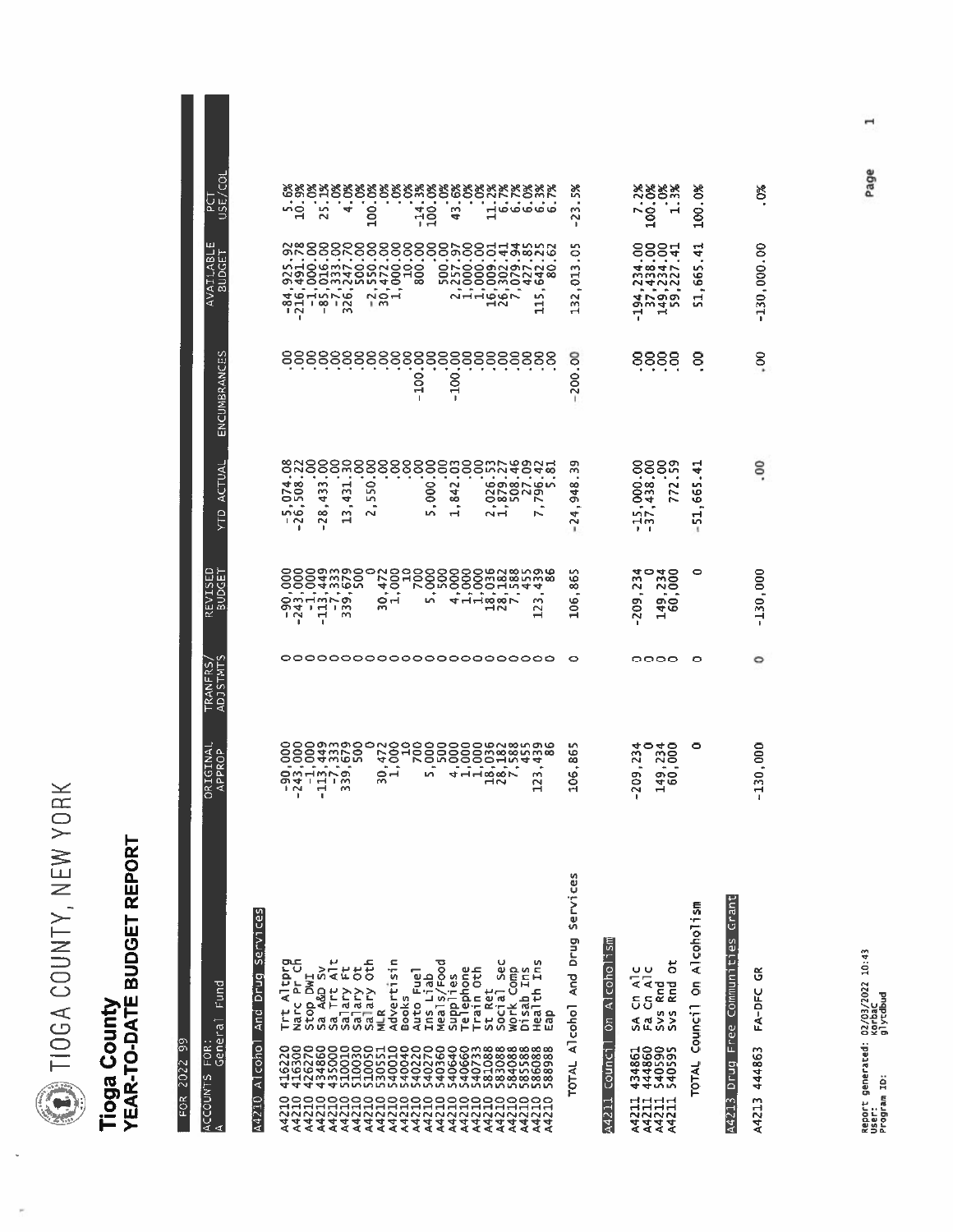D TIOGA COUNTY, NEW YORK

## Tioga County<br>YEAR-TO-DATE BUDGET REPORT

 $FOR$  2022 99

| FOR:<br><b>ACCOUNTS</b>                                          | ORIGINAL                                                    | TRANFRS,            | REVISED                                   |                                                        |                             | AVAILABL                                                                          |                               |
|------------------------------------------------------------------|-------------------------------------------------------------|---------------------|-------------------------------------------|--------------------------------------------------------|-----------------------------|-----------------------------------------------------------------------------------|-------------------------------|
| Fund<br>General<br>⋖                                             | APPROP                                                      | M<br><b>ADJSTMT</b> | <b>BUDGET</b>                             | ACTUAL<br>Ê                                            | ENCUMBRANCES                | ш<br>BUDGET                                                                       | <u>us</u><br>Ä.               |
| SR-DFC<br>540590<br>A4213                                        | 30,000<br>ᆸ                                                 | 0                   | 130,000                                   | 584.31                                                 | 8                           | 129, 415.69                                                                       | $4\%$                         |
| TOTAL Drug Free Communities Grant                                | o                                                           | o                   | o                                         | 584.31                                                 | 8                           | 584.31                                                                            | 100.0%                        |
| Hygiene County Administ<br>A4309 Mental                          |                                                             |                     |                                           |                                                        |                             |                                                                                   |                               |
| SA-Dev D1<br>34980<br>A4309                                      | 00400<br>$\bullet$<br>ï                                     |                     | 8<br>ဒ                                    |                                                        |                             |                                                                                   |                               |
|                                                                  | $\bullet$<br>$\blacksquare$<br>J LA 00<br><b>4000</b><br>⊣ഗ |                     | 642<br>000<br>$2.7 - 7$<br>14mu           | ೦೦೫<br>$\frac{1}{2}$<br>٠<br>54<br>٠<br>$\overline{2}$ |                             | 000.00<br>Ū,<br><b>SMN</b><br>$-1$<br>ï                                           | ٠                             |
| FA Medicai<br>Salary Ft<br>Salary Pt<br>Salary Oth<br>Salary Oth | 4                                                           |                     | S <sub>00</sub>                           | 8<br>$\overline{c}$<br>÷<br>H                          |                             | 288<br>3283.00<br>ີ້                                                              | 88888<br>$\frac{1}{2}$ m      |
|                                                                  | 500                                                         |                     | 200<br>in.                                | 8<br>500.<br>m                                         | 888888888888888             | 700.00                                                                            | ٠<br>×<br>57                  |
| ដូ<br>Chairs<br>Office                                           |                                                             |                     | 500                                       | 8<br>38<br>٠                                           |                             |                                                                                   |                               |
| Proc<br>Data                                                     | $^{240}$ $^{20}$ $^{20}$                                    |                     | S00<br>479                                | 8<br>×<br>ō<br>N<br>4                                  |                             | °.<br>8<br>0.07<br>479<br>٠<br>くすので                                               | ٠<br>$\overline{a}$           |
| Legal<br>MLR                                                     |                                                             |                     | 344<br>265                                | 8                                                      |                             | $\epsilon$<br>ie.<br>٠                                                            |                               |
| Σ,<br>Advertisi                                                  |                                                             |                     |                                           | 8                                                      |                             | 8<br>٠                                                                            |                               |
| <b>Books</b>                                                     |                                                             |                     |                                           | 88                                                     |                             | S<br>8                                                                            |                               |
| Car Maint                                                        |                                                             |                     |                                           | 8                                                      |                             |                                                                                   |                               |
| Cons Fees<br>Contracts                                           | ww4ww9rw8wwww<br>00r4m000090000<br>0094m00000000<br>おねれひっ   |                     | ᅴ                                         | ငွ<br>$\ddot{ }$<br>Ø.<br>a<br>$\blacksquare$          |                             | $8\overline{a}$<br>WARD DR. 2009                                                  | ***********                   |
| 5v <sub>5</sub><br>Cont                                          |                                                             |                     | 500<br>4                                  |                                                        |                             | 80888                                                                             | ڡ                             |
| Dues                                                             |                                                             |                     | ฐ⊣                                        | 8<br>729.1<br>×,<br>$\sim$                             |                             |                                                                                   | $\vec{\phantom{a}}$           |
| Garbage<br>Auto Fuel                                             |                                                             |                     | 000000                                    | 8                                                      | 88<br>$\bullet$<br>59.<br>п | ٠                                                                                 | $\sigma$ N<br>J.              |
| Ins Liab                                                         | 8<br>Ф                                                      |                     |                                           | 8<br>$\frac{6}{11}$                                    |                             | $\bullet$                                                                         |                               |
| Leased Eq                                                        | 88<br>ന്<br>4                                               |                     | $\phi$ d                                  | 8<br>င္ၿ<br>--<br>988<br>981                           | 89<br>J.                    | 8                                                                                 | క<br>న<br>$\dot{\mathsf{e}}$  |
|                                                                  |                                                             |                     | $\mathsf{a}$                              | 8                                                      |                             | ္ဗာခ                                                                              | క<br>4                        |
| Legal Fees<br>Off Eq Mnt<br>Meals/Food                           |                                                             |                     | 3888280<br>288828                         | ∞<br>119.                                              | 888                         | 4.0120011120111120111120111120111120111120111120111120111120111120111120111120111 | ٠<br>$\frac{9}{4}$            |
| office Sup                                                       |                                                             |                     |                                           | 88885                                                  |                             | 5258                                                                              |                               |
| Postage                                                          |                                                             |                     | ののトレ                                      | $-408$                                                 | ٠<br>Ō,<br>$\frac{1}{4}$    |                                                                                   | $\ddot{a}$                    |
| Printpaper                                                       |                                                             |                     |                                           |                                                        |                             | 8                                                                                 |                               |
| Svs Rnd                                                          |                                                             |                     |                                           | 318                                                    |                             | ஜ<br>.681.<br><u>َمِ</u>                                                          | $\vec{a}$                     |
| Rnd Ot<br>$5\sqrt{5}$                                            |                                                             |                     | $\Omega$                                  | ဒ္ဓွ                                                   |                             | 8<br>$\frac{1}{2}$                                                                |                               |
| Supplies<br>Telephone                                            |                                                             |                     | <b>SSS</b><br>$N + r$                     | 8<br>۰<br>ഩഁ                                           |                             | ᆏ<br>$\bullet$<br>$\overline{N}$ $\overline{N}$                                   | ***********<br>$\blacksquare$ |
| Train Oth                                                        |                                                             |                     | 8                                         |                                                        |                             | þ,<br>$\bullet$<br>$\ddot{\cdot}$                                                 |                               |
| Sec<br>St Ret<br>Social                                          |                                                             |                     | m                                         |                                                        |                             | ٠                                                                                 |                               |
| Comp<br><b>WOrk</b>                                              | 28884%%<br>284                                              |                     | 4 w V<br>$\infty$ $\infty$<br>⊣ ຫ⊗ທ<br>44 | <b>SHS2</b><br>٠<br>34571<br>34571<br>மீளீ்            | 5888888888                  | ထယ<br>٠<br>mm4<br>いみー                                                             | Ax<br>13<br>$2^{\sim}$        |
|                                                                  |                                                             |                     |                                           |                                                        |                             |                                                                                   |                               |

Page

 $\sim$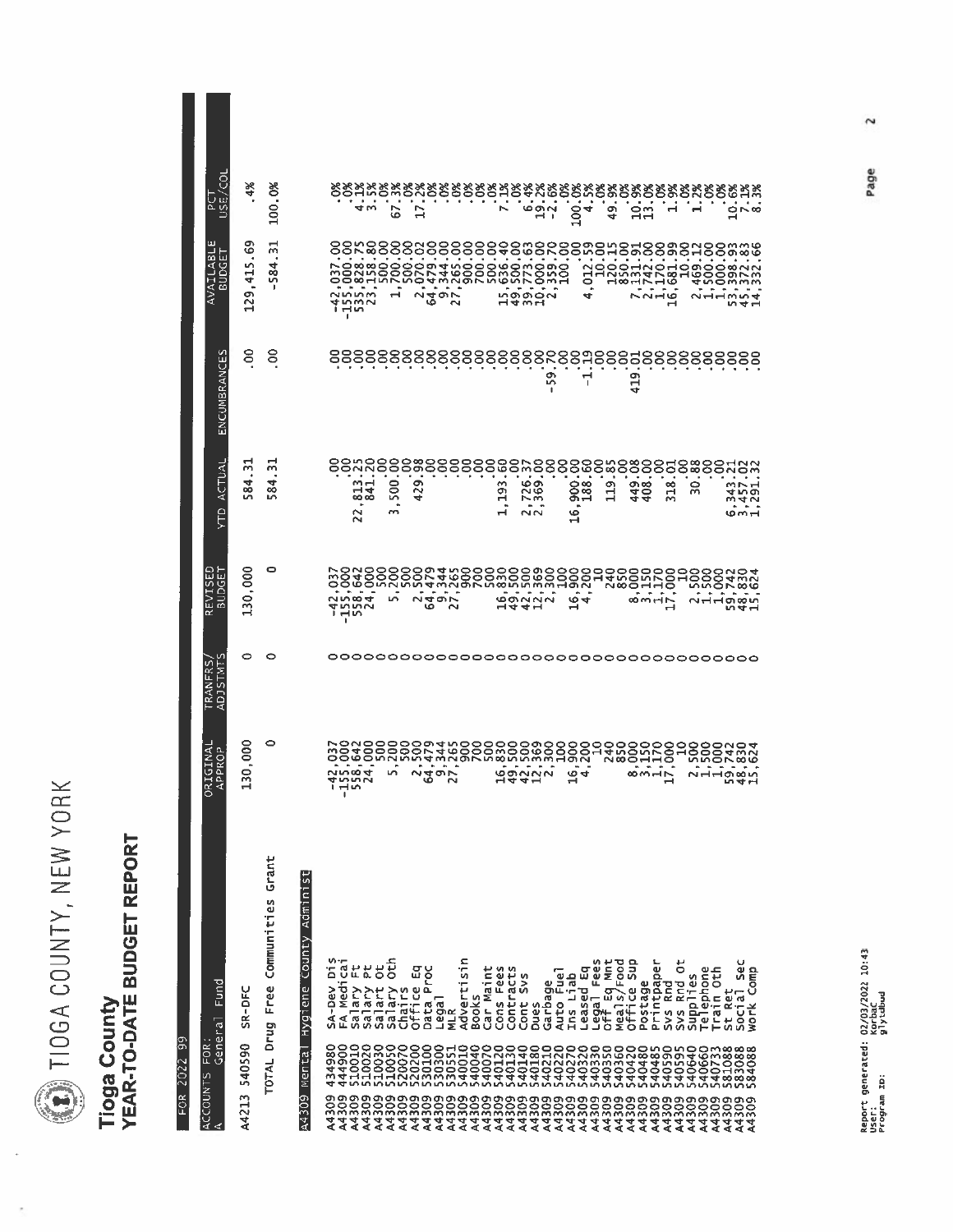DIOGA COUNTY, NEW YORK

## Tioga County<br>YEAR-TO-DATE BUDGET REPORT

FOR 2022 99

| ORIGINAL<br>APPROP                              | U.<br><b>ADJSTMT</b>                                                                                                  | <b>REVISED</b><br>BUDGET                          | <b>YTD ACTUAL</b>                                                                                                                                                                                               | ENCUMBRANCES                                                                                                                                                                                                                                    | <b>BUDGET</b>                                          | PCT<br>USE/COL                          |
|-------------------------------------------------|-----------------------------------------------------------------------------------------------------------------------|---------------------------------------------------|-----------------------------------------------------------------------------------------------------------------------------------------------------------------------------------------------------------------|-------------------------------------------------------------------------------------------------------------------------------------------------------------------------------------------------------------------------------------------------|--------------------------------------------------------|-----------------------------------------|
| 2801<br>2801<br>291<br>210                      | 000                                                                                                                   | <b>28011</b><br>2007<br>210                       | 815<br>60<br>$\mathcal{A}$<br>00 m m<br>n 20 H<br>$\overline{a}$<br>S<br>Ħ                                                                                                                                      | 888                                                                                                                                                                                                                                             | nnn<br>evin<br>7257.<br>٠<br>S<br>به                   | <b>2838</b><br>N <sub>0</sub>           |
| 272<br>,013,<br>$\overline{ }$                  | o                                                                                                                     | 27.<br>1,013                                      | ಸ<br>S<br>ā.<br>∞<br>$\tilde{}$                                                                                                                                                                                 | 3<br>∞<br>S<br>$\mathbf{r}$                                                                                                                                                                                                                     | 0<br>Ō<br>$\bullet$<br>978<br>$\bullet$<br>ω<br>m<br>ō | 8%<br>$\bullet$<br>$\sim$               |
|                                                 |                                                                                                                       |                                                   |                                                                                                                                                                                                                 |                                                                                                                                                                                                                                                 |                                                        |                                         |
| 800<br>×<br>J.<br>$\overline{\phantom{0}}$<br>٠ | Ñ<br>↖<br>$\ddot{\phantom{a}}$<br>6<br>٠                                                                              | $-1,$<br>٠                                        | $\bullet$<br>$\mathbf{I}$<br>÷                                                                                                                                                                                  |                                                                                                                                                                                                                                                 | ų                                                      | <b>∞</b> တ                              |
|                                                 |                                                                                                                       |                                                   |                                                                                                                                                                                                                 |                                                                                                                                                                                                                                                 |                                                        |                                         |
| ٠                                               |                                                                                                                       |                                                   | $\overline{\phantom{a}}$                                                                                                                                                                                        |                                                                                                                                                                                                                                                 |                                                        | min<br>m                                |
| ٠                                               |                                                                                                                       | ٠                                                 |                                                                                                                                                                                                                 |                                                                                                                                                                                                                                                 |                                                        |                                         |
|                                                 |                                                                                                                       |                                                   |                                                                                                                                                                                                                 |                                                                                                                                                                                                                                                 |                                                        |                                         |
| $\sim$                                          |                                                                                                                       | W                                                 |                                                                                                                                                                                                                 |                                                                                                                                                                                                                                                 |                                                        |                                         |
|                                                 |                                                                                                                       | $\bullet$<br>$\overline{a}$                       | $\blacksquare$<br>$\blacksquare$<br>$\sim$                                                                                                                                                                      |                                                                                                                                                                                                                                                 |                                                        |                                         |
|                                                 |                                                                                                                       | $\bullet$                                         | ٠                                                                                                                                                                                                               | ٠,<br><b>In</b><br>$\overline{3}$<br>ı                                                                                                                                                                                                          |                                                        | $\bullet$<br>$\frac{114}{140}$ .        |
|                                                 |                                                                                                                       |                                                   | ٠<br>$\sim$                                                                                                                                                                                                     |                                                                                                                                                                                                                                                 |                                                        |                                         |
|                                                 |                                                                                                                       |                                                   |                                                                                                                                                                                                                 |                                                                                                                                                                                                                                                 |                                                        |                                         |
|                                                 |                                                                                                                       |                                                   |                                                                                                                                                                                                                 |                                                                                                                                                                                                                                                 |                                                        |                                         |
| $\ddot{\Omega}$                                 | ٠<br>$\mathbf +$                                                                                                      | $\sim$<br>m                                       | $\frac{8}{5}$<br>ᆋ<br>22                                                                                                                                                                                        |                                                                                                                                                                                                                                                 |                                                        | Kössäksssässäkkssäkäkssä<br>NONNNNN     |
| ಸ<br>4<br>331                                   | 0                                                                                                                     | 431<br>٠.<br>닠<br>m<br>1                          | S<br>N<br>œ<br>$\ddot{a}$<br>٠<br>289                                                                                                                                                                           | ີ<br>.<br>325<br>ı                                                                                                                                                                                                                              | Ō<br>w<br>52<br>ਜੁ<br>$\frac{41}{5}$                   | డ<br>×<br>87                            |
|                                                 |                                                                                                                       |                                                   |                                                                                                                                                                                                                 |                                                                                                                                                                                                                                                 |                                                        |                                         |
| 16,240                                          | ≏                                                                                                                     | 16,240                                            | 8                                                                                                                                                                                                               | 8                                                                                                                                                                                                                                               | 16,240.00                                              | క                                       |
| 16,240                                          | 0                                                                                                                     | 16,240                                            | 8                                                                                                                                                                                                               | 8                                                                                                                                                                                                                                               | 16,240.00                                              | క                                       |
|                                                 |                                                                                                                       |                                                   |                                                                                                                                                                                                                 |                                                                                                                                                                                                                                                 |                                                        |                                         |
| $\boldsymbol{\mathsf{s}}$                       | o                                                                                                                     | ្អ                                                | ş                                                                                                                                                                                                               | 8.                                                                                                                                                                                                                                              | 10.00                                                  | క                                       |
|                                                 | 2724<br>٠<br>0.0440<br>$\frac{1}{2}$<br>$\sim$<br><b>00 MNNN</b><br>$\overline{\phantom{a}}$<br>$\mathbf{\mathbf{r}}$ | moo<br>₩<br>S<br>H<br>$\blacksquare$<br><b>in</b> | <b>225</b><br>225<br>OOO40M40M80MK0MMK0MW<br>1400m0MM00H00K004800M<br>1500400H000Q0M0889M80M<br>$\blacksquare$<br>$\bullet$<br>٠<br>٠<br>ล่สัตวรังสัตว์<br><b>AUNA</b><br>25446<br>៙៷៓៴៷៷<br>$\sim$<br>フレコ<br>ᅼ | <b>\$888\$88888882\$\$888\$\$\$\$\$\$\$\$\$\$\$</b><br>$\bullet$<br>-----<br>##8<br>$\;$<br>$1,450$<br>$-1,933$<br>$\sim$ $\sim$ $\sim$<br>0.21<br>004<br>$\bullet$<br>$\ddot{\circ} \ddot{\circ} - \ddot{\circ}$<br>G<br>157<br>244<br>⊳m<br>m | 88888888888888888888                                   | $\mathbf{\mathbf{r}}$<br>$\blacksquare$ |

 $\mathsf{m}$ Page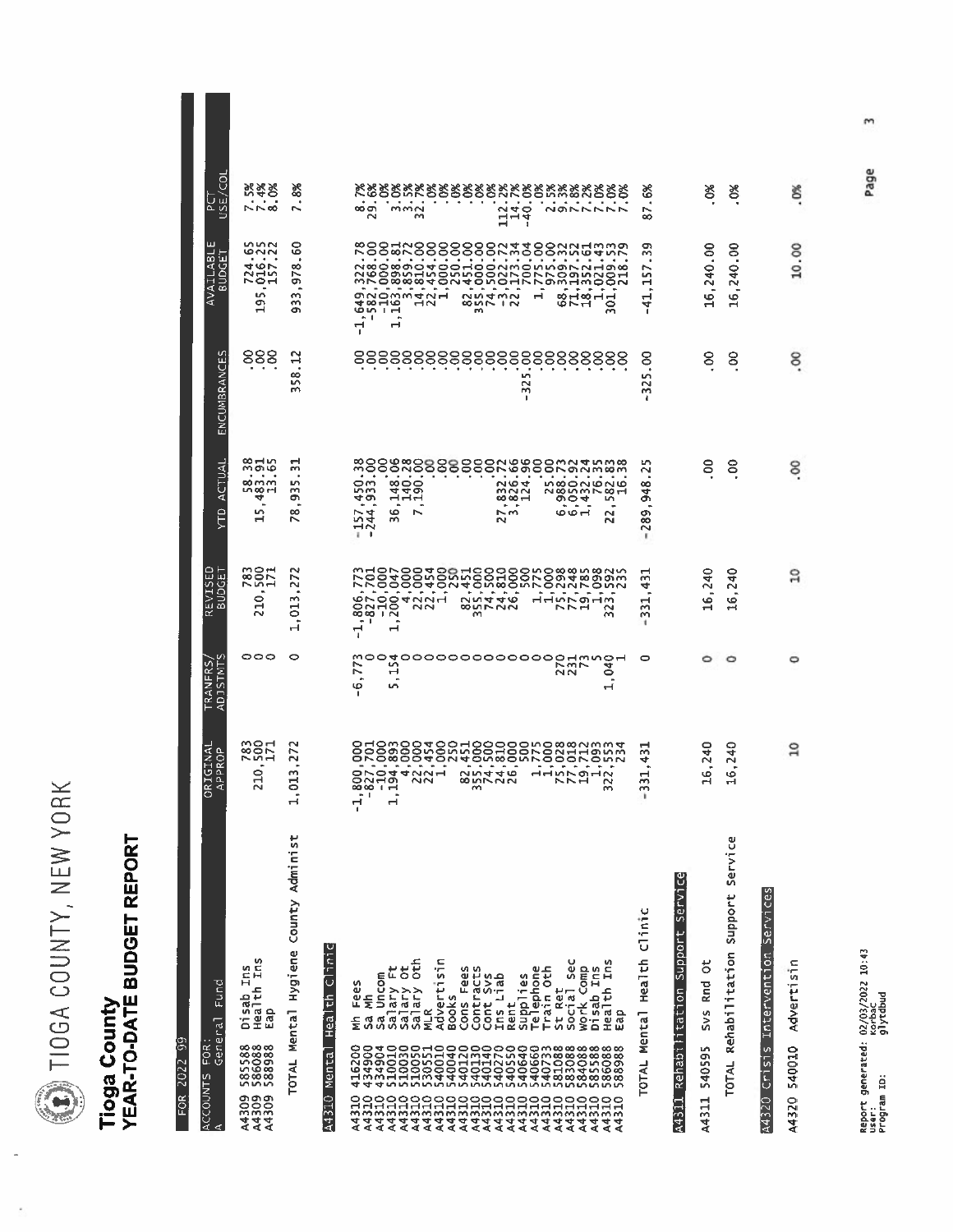DIIOGA COUNTY, NEW YORK

### Tioga County<br>YEAR-TO-DATE BUDGET REPORT

| FOR 2022 99                                                                                                                             |                                |                                   |                             |                                  |                          |                                                                                              |                   |
|-----------------------------------------------------------------------------------------------------------------------------------------|--------------------------------|-----------------------------------|-----------------------------|----------------------------------|--------------------------|----------------------------------------------------------------------------------------------|-------------------|
| General Fund<br>ACCOUNTS FOR:                                                                                                           | ORIGINAL<br>APPROP             | <b>ADJSTMTS</b><br><b>TRANFRS</b> | REVISED<br><b>BUDGET</b>    | YTD ACTUAL                       | ENCUMBRANCES             | AVAILABLE<br><b>BUDGET</b>                                                                   | JSE/COI<br>5<br>E |
| Cont Svs<br>Meals/Food<br>Svs Rnd<br>Train Oth<br>5401400<br>5403907<br>5405907<br>540733<br>22000<br>23200<br>24320<br>24320           | 118,900<br>50<br>79,145<br>600 | 0000                              | 118,900<br>79,145<br>79,145 | ဒိုဒိုဒိုဒို                     | 8888                     | $\begin{array}{c} 118\,, 900\,, 00\\ 79\,, 145\,, 00\\ 79\,, 145\,, 00\\ 600\,. \end{array}$ | 8888              |
| TOTAL Crisis Intervention Services                                                                                                      | 198,705                        | o                                 | 198,705                     | S                                | 8                        | 198,705.00                                                                                   | ž,                |
| A4321 Health Home Care Management                                                                                                       |                                |                                   |                             |                                  |                          |                                                                                              |                   |
| 540590 Svs Rnd<br>540640 ADULT Supplies<br>540640 CHILD Supplies<br>Contracts<br>540130<br>540590<br>43211<br>443211<br>443211<br>44321 | 2021<br>2177640<br>2010        | 0000                              |                             | 5,008.00<br>1,281.00<br>1,281.00 | 81.765'2--<br>000<br>000 | 15,075.00<br>3,3853.00<br>12,237.18                                                          | 33335             |
| TOTAL Health Home Care Management                                                                                                       | 44,627                         | 0                                 | 44,627                      | 6,289.00                         | $-2, 597.18$             | 40,935.18                                                                                    | 8.3%              |
| en io<br>A4333 Psycho Social                                                                                                            |                                |                                   |                             |                                  |                          |                                                                                              |                   |
| Contracts<br>Cont Svs<br>540130<br>540140<br>A4333<br>A4333                                                                             | 125,977<br>94,507              | 00                                | 125,977<br>94,507           | 31,416.00<br>23,627.00           | 88<br>.                  | 94,561.00<br>70,880.00                                                                       | 24.9%<br>25.0%    |
| TOTAL Psycho Social Club                                                                                                                | 220,484                        | o                                 | 220,484                     | 55,043.00                        | ខ្ញុ                     | 165,441.00                                                                                   | 25.0%             |
| A4390 Criminal Psychiatric Expenditu                                                                                                    |                                |                                   |                             |                                  |                          |                                                                                              |                   |
| A4390 540590 Svs Rnd                                                                                                                    | 198,000                        |                                   | 198,000                     | 121, 814.70                      | $\tilde{e}$              | 76,185.30                                                                                    | 61.5%             |
| TOTAL Criminal Psychiatric Expenditu                                                                                                    | 198,000                        | ۰                                 | 198,000                     | 121, 814.70                      | ိ                        | 76,185.30                                                                                    | 61.5%             |
| TOTAL General Fund                                                                                                                      | 1,466,762                      | 0                                 | 1,466,762                   | $-103, 895.73$                   | $-2,764.06$              | 1,573,421.84                                                                                 | $-7.3%$           |
| TOTAL REVENUES<br>EXPENSES<br><b>TOTAL</b>                                                                                              | $-3,628,754$<br>5,095,516      | $-6,773$<br>6,773                 | $-3,635,527$<br>5,102,289   | $-514, 836.68$<br>410,940.95     | $-2,764.06$              | $-3, 120, 690, 48$<br>4,694,112,32                                                           |                   |

Page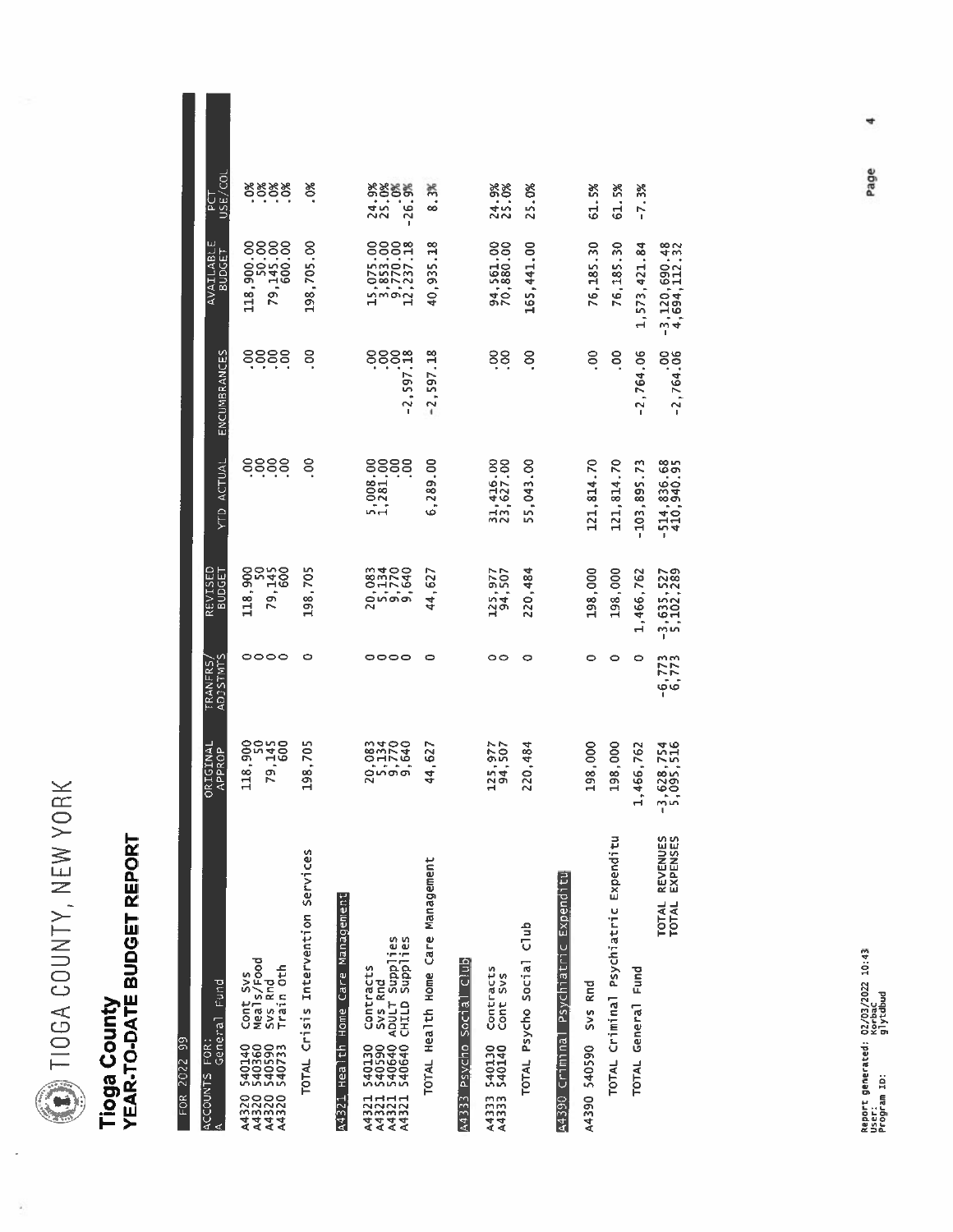

 $\frac{1}{2}$ 

ÿ

# Tioga County<br>YEAR-TO-DATE BUDGET REPORT

#### FOR 2022 99

|         |                                |                         |                 | END OF REPORT - Generated by Korba, Christopher ** |                      |                           | 女女                   |  |
|---------|--------------------------------|-------------------------|-----------------|----------------------------------------------------|----------------------|---------------------------|----------------------|--|
|         | $-2,764.06$ 1,573,421.84 -7.3% |                         | $-103, 895, 73$ | 1,466,762                                          |                      | 1,466,762                 | <b>TOTAL</b><br>RAND |  |
| USE/COL | WAILABLE                       | YTD ACTUAL ENCUMBRANCES |                 | REVISED<br>BUDGET                                  | TRANFRS/<br>ADJSTMTS | <b>BRIGINAL</b><br>APPROP |                      |  |
|         |                                |                         |                 |                                                    |                      |                           |                      |  |

Page

ín,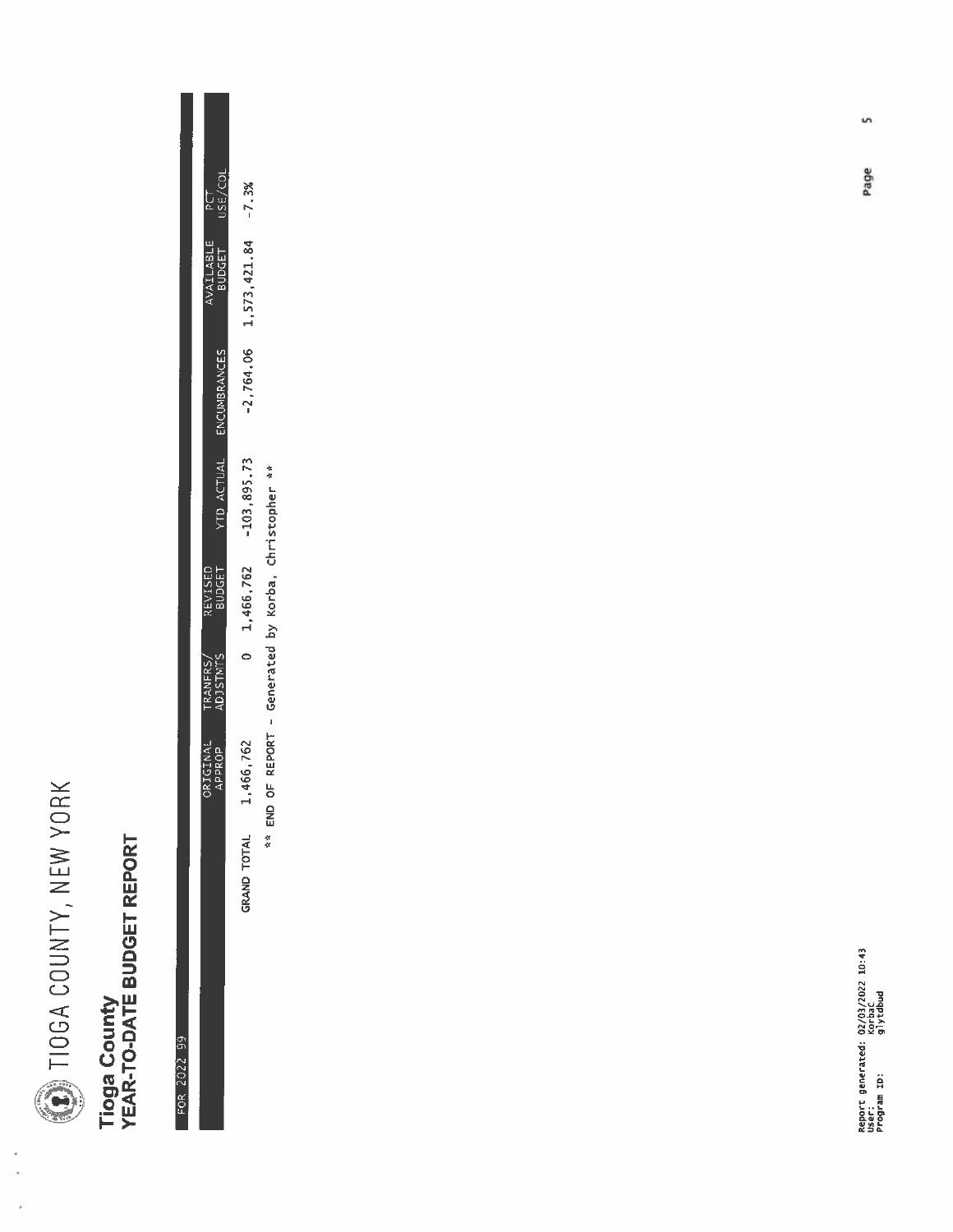#### SUMMARY SHEET OF MUNIS REPORT **YTD 2022 THRU END OF YEAR** MENTAL HYGIENE

 $\mathcal{L}^{\text{max}}$ 

à

#### Report Run date: 02/03/2021

|   |                                               | ORIGINAL      | <b>TRANSFERS/</b> | REVISED       |                   |              | AVAILABLE       |           |
|---|-----------------------------------------------|---------------|-------------------|---------------|-------------------|--------------|-----------------|-----------|
|   | Fund ACCOUNT DESCRIPTION                      | <b>APPROP</b> | <b>ADJSMTS</b>    | <b>BUDGET</b> | <b>YTD ACTUAL</b> | ENCUMBRANCES | BUDGET          | %USED     |
|   | Total A4210 Alcohol & Drug Services           | 106,865       |                   | 106,865       | $-24,948.39$      | $-200.00$    | 132,013.05      | $-23.50%$ |
|   | Total A4211 Council on Alcoholism             |               |                   |               | $-51,665.41$      | <b>0.00</b>  | 51,665.41       | 100.00%   |
|   | Total A4213 Drug Free Communities Grant       |               |                   |               | 584.31            | 0.00         | $-584.31$       | 100.00%   |
|   | Total A4309 Mental Hygiene Administration     | 1,013,27      |                   | 1,013,272     | 78,935.31         | 358.12       | 933,978.60      | 7.80%     |
|   | Total A4310 Mental Health Clinic              | $-331,43$     |                   | $-331,431$    | $-289,948.25$     | $-325.00$    | $-41,157.39$    | 87.60%    |
|   | Total A4311 Rehabilitation Support Services   | 16,24         |                   | 16,240        | 0.00              | 0.00         | 16,240.00       | 0.00%     |
|   | Total A4320 Crisis Intervention Services      | 198,70        |                   | 198,705       | 0.00              | <b>0.00</b>  | 198,705.00      | 0.00%     |
|   | Total A4321 Health Home Care Management       | 44,62         |                   | 44,627        | 6,289.00          | $-2,597.18$  | 40,935.18       | 8.30%     |
|   | Total A4333 Psycho Social Club                | 220,48        |                   | 220,484       | 55,043.00         | 0.00         | 165,441.00      | 25.00%    |
|   | Total A4390 Criminal Psychiatric Expenditures | 198,000       |                   | 198,000       | 121,814.70        | 0.00         | 76,185.30       | 61.50%    |
| ⋖ | <b>TOTAL A General Fund</b>                   | 1,466,762     |                   | 1,466,762     | $-103,895.73$     | $-2,764.06$  | 1,573,421.84    | $-7.30%$  |
|   | <b>TOTAL REVENUES</b>                         | $-3,628,75$   | $-6,773$          | $-3,635,527$  | 514,836.68        | 0.00         | $-3,120,690.48$ |           |
|   | <b>TOTAL EXPENSES</b>                         | 5,095,51      | 6,773             | 5,102,289     | 410,940.95        | $-2,764.06$  | 4,694,112.32    |           |

Comments:

**GRAND TOTAL** 

 $-7.30%$ 

1,573,421.84

 $-2,764.06$ 

 $-103,895.73$ 

 $0$  1,466,761

1,466,761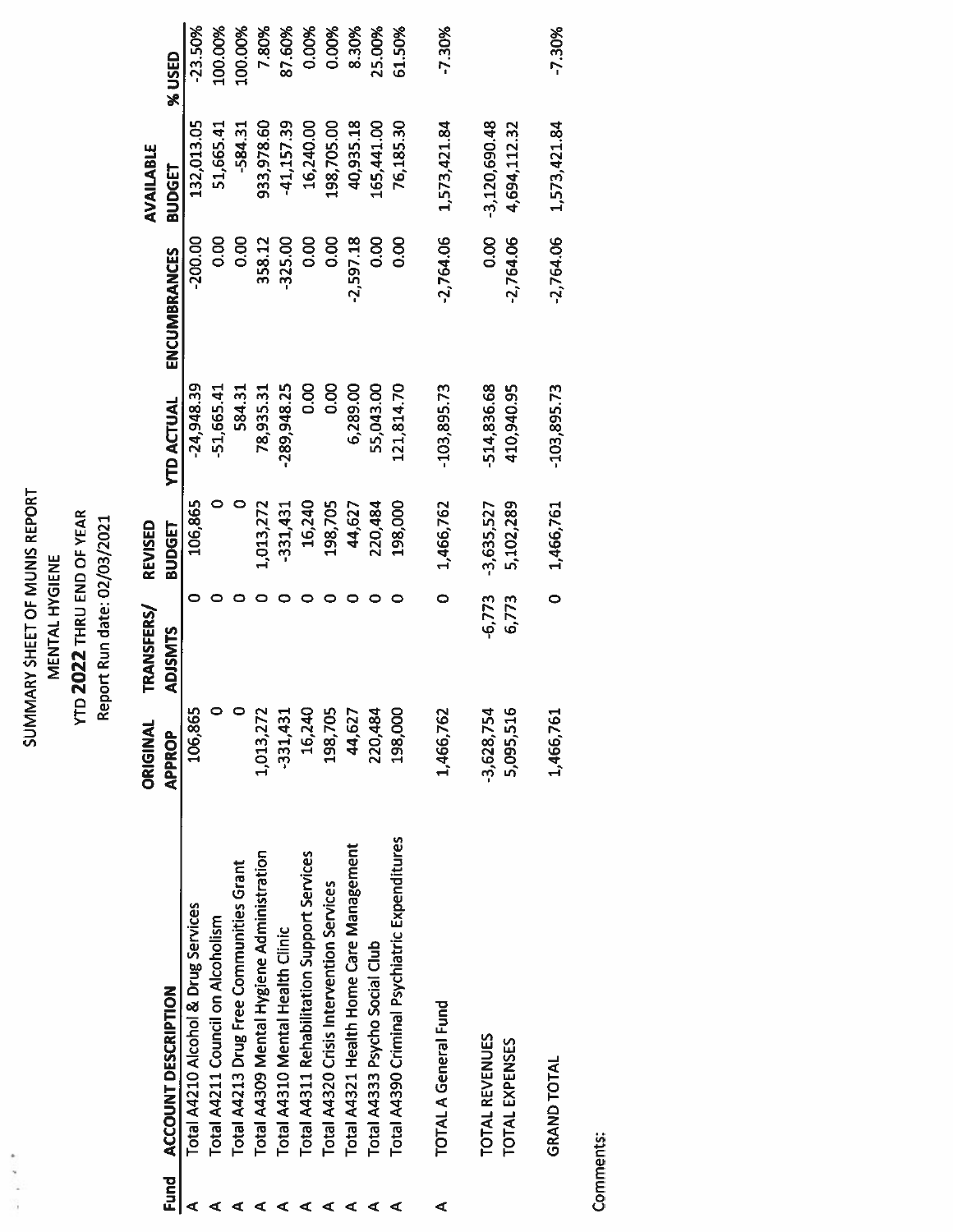**REFERRED TO:** 

#### **HEALTH & HUMAN SERVICES COMMITTEE**

#### **RESOLUTION NO. -22 RESOLUTION REAPPOINTING MEMBER TO COMMUNITY SERVICES BOARD**

WHEREAS: Carolyn Galatzan appointment to the Community Services Board expired on December 31st, 2021; and

WHEREAS: The Community Services Board has recommended Carolyn Galatzan's reappointment; and

WHEREAS: Section Article 41.11 (d) of the Mental Hygiene Law allows counties to determine the length of term of Community Services Board members: therefore be it

RESOLVED: That Carolyn Galatzan be reappointed to the Community Services Board, for term starting January 1st, 2022 and ending December 31st, 2025.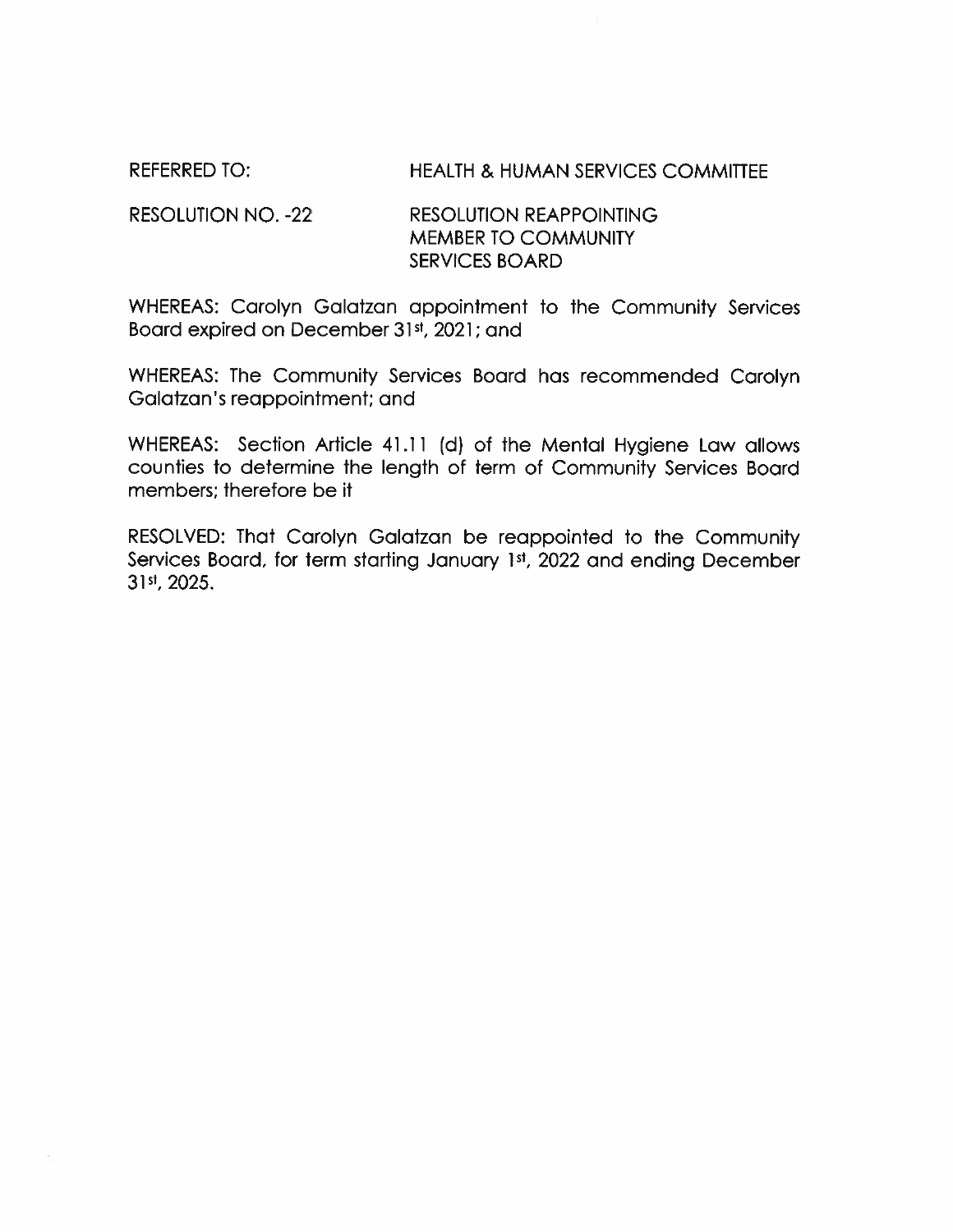#### **REFERRED TO: HEALTH & HUMAN SERVICES COMMITTEF FINANCE COMMITTEE RESOLUTION NO. -22 APPROPRIATION OF FUNDS AND BUDGET MODIFICATION**

WHEREAS: Tioga County Mental Hygiene (TCMH) has been allocated additional pass through federal aid funding as a grant through the Office of Mental Health (OMH) for the purpose of Workforce Enhancement and Development; and

**MENTAL HYGIENE** 

WHEREAS: Eligible expenses to spend these funds include but are not limited to: and Retention Educational Recruitment Incentives. Expenses, Career Development and Training Expenses; and

WHEREAS: Tioga County Mental Hygiene has identified the best use of these funds as retention incentive for the department psychiatrist and training for select staff; and

WHEREAS: TCMH will incur no local share increase, yet this will require an appropriation of funds into the proper account codes; and

WHEREAS: Appropriation of funds and Budget modifications require Legislative approval; therefore be it

RESOLVED: That funding be appropriated as follows:

| From: A4310-444310-WEG1 FA-COVID R |                                | \$38,000.00 |
|------------------------------------|--------------------------------|-------------|
| To:                                | A4310-510050-WEG1 Salary Oth   | \$10,000.00 |
| To:                                | A4310-583088-WEG1 Social Sec   | \$765.00    |
| To:                                | A4310-540733-WEG1 Training Oth | \$27,235.00 |